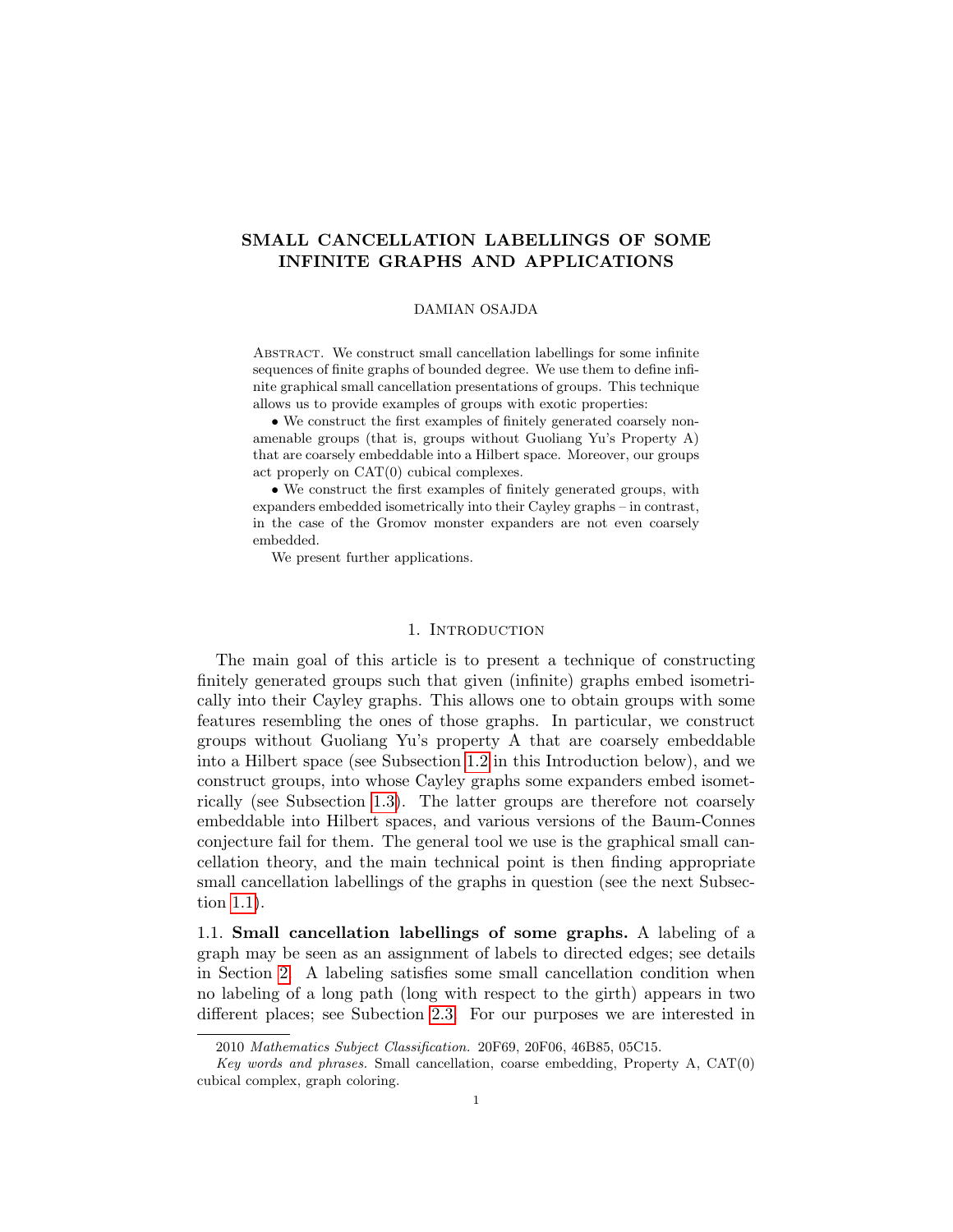a finite set of labels, and in graphs being infinite disjoint unions of finite graphs with degree bounded uniformly. Examples are sequences of finite D–regular graphs, for a fixed degree  $D > 2$ . For such graphs the only 'small cancellation' labeling provided till now was the famous Gromov labeling of some expanders [\[Gro03\]](#page-29-0) (cf. some explanations of this construction in [\[AD08,](#page-28-0)[Cou14\]](#page-29-1)). Gromov's labeling is in a sense generic, and as such cannot satisfy the small cancellation condition we work with (see the discussion in Subsection [2.4\)](#page-14-0). Therefore Gromov's labeling defines a weak embedding in the sense of [\[Ost13,](#page-29-2) Definition 7.2], but not a coarse embedding of the graphs (relators) into the corresponding group (see Subsection [2.4](#page-14-0) for details). (Recall that a map  $f: (X, d_X) \to (Y, d_Y)$  between metric spaces is a coarse embedding when  $d_Y(f(x_n), f(y_n)) \to \infty$  iff  $d_X(x_n, y_n) \to \infty$  for all sequences  $(x_n)$ ,  $(y_n)$ .) We study sequences  $(\Theta_n)_{n\in\mathbb{N}}$  of finite graphs of uniformly bounded degree, with growing girth, and diameters bounded in terms of girth (see Section [2](#page-4-0) for details). For them, we construct labellings satisfying much more restrictive conditions then the Gromov labellings do.

**Theorem 1** (see Theorem [2.7](#page-13-1) in the text). For every  $\lambda > 0$  there exists a  $C'(\lambda)$ -small cancellation labeling of  $(\Theta_n)_{n\in\mathbb{N}}$  over a finite set of labels.

It is well known (see e.g. [\[Gro03,](#page-29-0)[Oll06\]](#page-29-3)) that satisfying such strong small cancellation condition implies that for groups that we construct using this labeling, the graphs  $\Theta_n$  are isometrically embedded into the Cayley graphs.

For constructing the desired labellings we use techniques coming from combinatorics (graph colorings)  $[AGHR02]$  and relying on the Lovász Local Lemma (see e.g. [\[AS00\]](#page-28-2)). This is a novelty in the subject. Note that whereas the core of our method is probabilistic (similarly as Gromov's techniques), there is a fundamental difference with Gromov's approach: We look for any labeling with required properties, while in the other method the properties of the generic labeling are explored. This is crucial for getting stronger features, as explained in Subsection [2.4.](#page-14-0) The tools used in both approaches are different. Our argument is also relatively short (pp. 5–14 below) compared to Gromov's one as presented in [\[AD08\]](#page-28-0).

Below we describe the actual applications of the small cancellation labellings we construct. Nevertheless, we believe that the construction itself, and the overall combinatorial technique developed in this article, are important tools that will find many applications beyond the scope presented here.

<span id="page-1-0"></span>1.2. Non-exact groups with the Haagerup property. Property A, or coarse amenability, was introduced by Guoliang Yu [\[Yu00\]](#page-30-0) for his studies on the Baum-Connes conjecture. A uniformly discrete metric space  $(X, d)$  has property A if for every  $\epsilon > 0$  and  $R > 0$  there exists a collection of finite subsets  $\{A_x\}_{x\in X}, A_x \subseteq X \times \mathbb{N}$  for every  $x \in X$ , and a constant  $S > 0$  such that

(1)  $\frac{|A_x \triangle A_y|}{|A_x \cap A_y|} \leq \epsilon$  when  $d(x, y) \leq R$ , and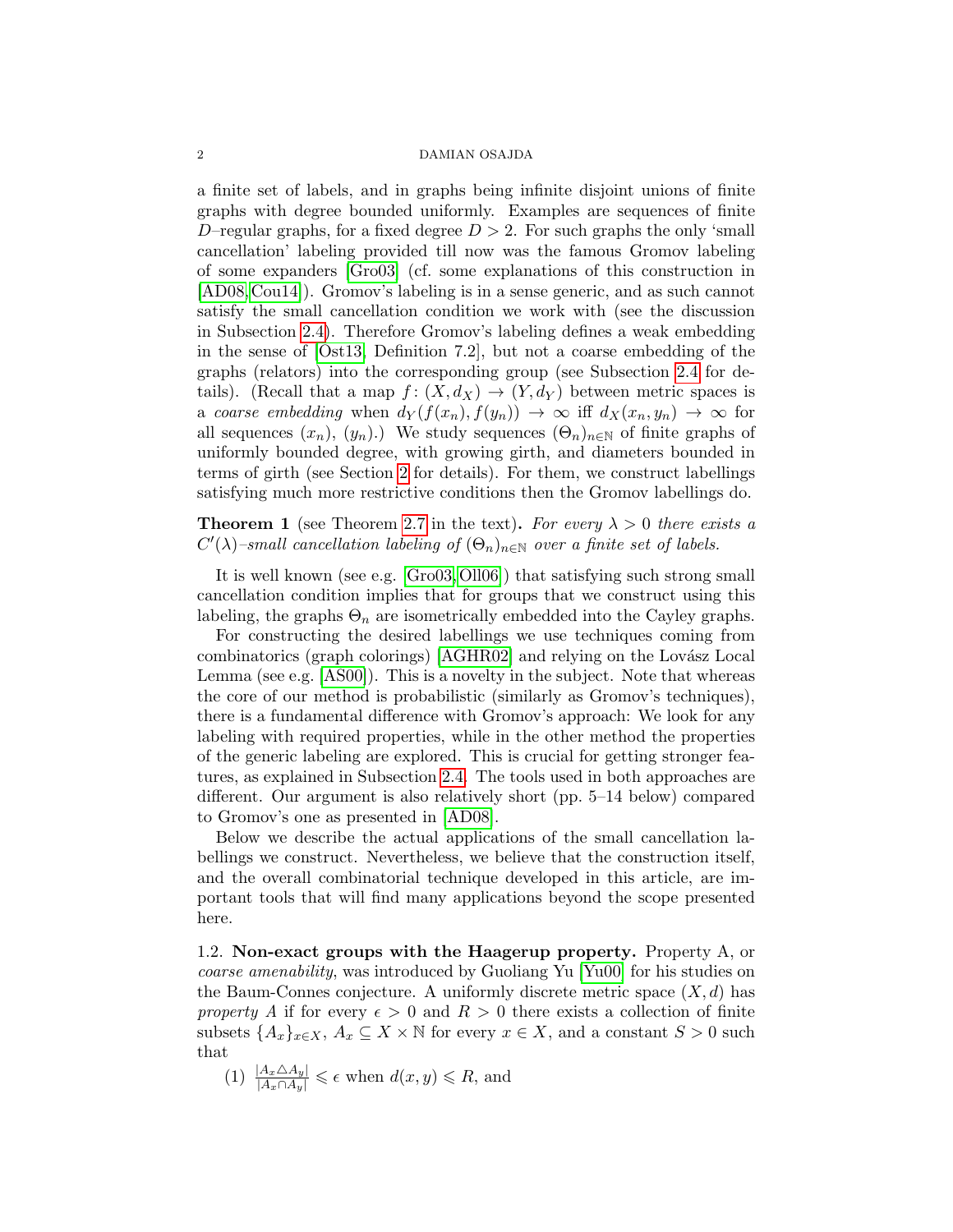$(2)$   $A_x \subseteq B(x, S) \times \mathbb{N}$ .

A finitely generated group has property A if it is coarsely amenable for the word metric with respect to some finite generating set.

Property A may be seen as a weak (non-equivariant) version of amenability, and similarly to the latter notion it has many equivalent formulations and a large number of significant applications; see e.g. [\[Wil09,](#page-30-1) [NY12\]](#page-29-4). For countable discrete groups, Property A is equivalent to: the existence of a topological amenable action on a compact Hausdorff space [\[HR00\]](#page-29-5), to the exactness of the reduced  $C^*$ -algebra [\[GK02,](#page-29-6) [Oza00\]](#page-29-7), to nuclearity of the uniform Roe algebra [\[Roe03\]](#page-29-8), and to few other geometric and analytic properties; see e.g. [\[NY12,](#page-29-4) pp. 81–82].

Property A implies coarse embeddability into a Hilbert space [\[Yu00\]](#page-30-0). Analogously, amenability implies the Haagerup property (that is, a-T-menability in the sense of Gromov). The following diagram depicts relations (arrows denoting implications) between those properties for groups; see e.g. [\[NY12,](#page-29-4) p. 124]. Observe that the notions on the right may be seen as nonequivariant counterparts of the ones on the left.



In view of the above a natural question, which was open till now, arose: Do groups coarsely embeddable into a Hilbert space have property  $A$ ? – see e.g. [\[AD02,](#page-28-3) Remark 3.8(2)], [\[HG04,](#page-29-9) Problem 3.4], [\[GK04,](#page-29-10) p. 257 & 261], [\[NSW08,](#page-29-11) p. 6], [\[AD08,](#page-28-0) footnote p. 27], [\[Wil09,](#page-30-1) p. 251], or [\[NY12,](#page-29-4) Open Question 5.3.3]. Approaches to answer this question (also in the positive) attracted much research in the area and triggered many new ideas. Following a program towards a negative answer initiated in [\[AO14\]](#page-28-4), we prove a stronger statement.

Theorem 2 (see Theorem [6.3](#page-28-5) in the text). There exist finitely generated groups acting properly on  $CAT(0)$  cubical complexes and not having property A.

Acting properly on a CAT(0) cubical complex is equivalent to acting properly on a space with walls [\[HP98,](#page-29-12) [Nic04,](#page-29-13) [CN05\]](#page-28-6), that is to having property PW (in a language of [\[Cor13\]](#page-28-7)). This implies in particular the Haagerup property, and hence equivariant coarse embeddability into a Hilbert space. Theorem 2 shows that the diagram above is complete – there are no other implications between the properties there; see [\[NY12,](#page-29-4) p. 124]. Besides the Gromov monsters [\[Gro03\]](#page-29-0), the groups constructed in the current paper (see also Subsection [1.3](#page-3-0) below) are the only finitely generated groups without property A known at the moment; see e.g. [\[Now07\]](#page-29-14), [\[NSW08,](#page-29-11) p. 6], [\[AD08,](#page-28-0) p.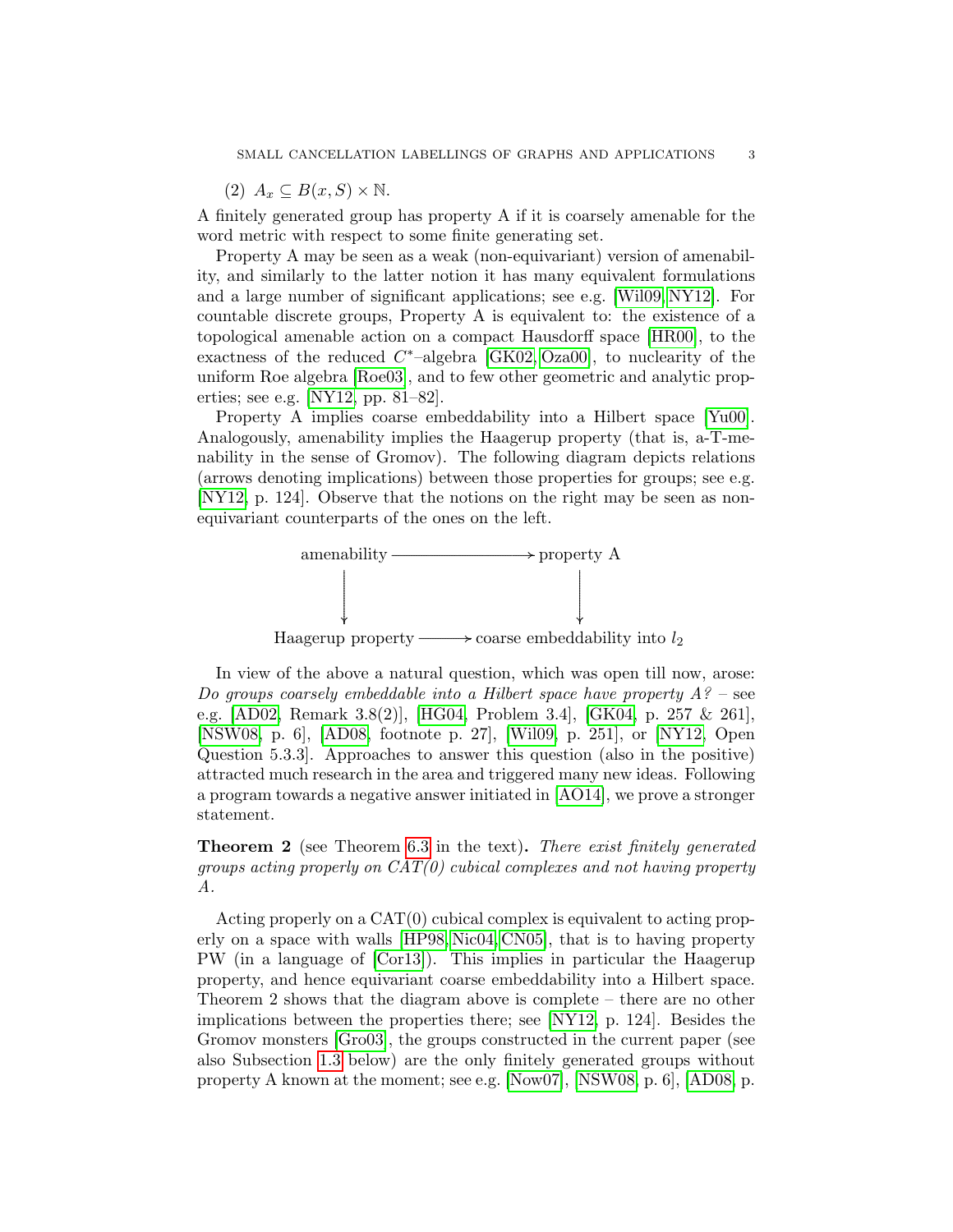28], [\[Wil09,](#page-30-1) p. 251 and Section 7.5], or [\[NY12,](#page-29-4) Open Question 4.5.4] for related remarks and questions. Note that coarsely non-amenable spaces embeddable into  $l_2$  were constructed in [\[Now07\]](#page-29-14) (locally finite case) and in  $[AGS12]$  (bounded geometry case). Our construction relies on examples constructed in [\[Ost12\]](#page-29-15).

Let us remark here that the lack of property A for a group was believed to be an essential obstacle to various Baum-Connes conjectures by some experts. This question is clarified by Theorem 2: There are groups without property A but satisfying the Haagerup property. For such groups the strong Baum-Connes conjecture holds [\[HK01\]](#page-29-16).

Coarsely non-amenable groups embeddable into a Hilbert space constructed in this article are given by infinite graphical small cancellation presentations (see Section [6.2](#page-27-0) for details). The infinite family of graphs being relators consists of some coverings of regular graphs with girths growing to infinity. Relators are graphs with walls (see Section [4\)](#page-18-0), and thus there is a walling for the group itself (see the proof of Theorem [6.3\)](#page-28-5). Therefore, the group acts on a space with walls. This action is proper if some additional conditions are satisfied. We study such a condition  $-$  the proper lacunary walling condition – in Section [5.](#page-19-0) This is a theory of independent interest that relies on, and extends in a way, the preceding work of the author with Goulnara Arzhantseva [\[AO14\]](#page-28-4) (cf. also [\[AO15\]](#page-28-9)). In particular, we obtain the following analogue of [\[AO14,](#page-28-4) Main Theorem and Theorem 1.1].

**Theorem 3** (see Theorem [5.6](#page-24-0) in the text). Let X be a complex satisfying the proper lacunary walling condition. Then the wall pseudo-metric is proper. Consequently, a group acting properly on X acts properly on a  $CAT(0)$  cubical complex.

A group as in Theorem 2 is constructed so that the proper lacunary walling condition is satisfied for a space acted properly upon by the group. Therefore the group acts properly on a  $CAT(0)$  cubical complex. On the other hand, by the small cancellation condition, the infinite family of relators embeds isometrically into the Cayley graph. Since, by a result of Willett [\[Wil11\]](#page-30-2), such a family has not property A, we conclude that the whole group is coarsely non-amenable.

<span id="page-3-0"></span>1.3. Groups with expanders in Cayley graphs. Using his labeling of expanders Gromov constructed a finitely generated group, for which there exists a weak embedding in the sense of [\[Ost13,](#page-29-2) Definition 7.2] of an expander [\[Gro03\]](#page-29-0). A weak embedding is not necessarily a coarse embedding and with Gromov's construction one cannot obtain the latter; see the discussion in Subsection [2.4.](#page-14-0) Having weakly embedded expanders is enough to claim that the group does not coarsely embed into a Hilbert space [\[Gro03\]](#page-29-0), or that the Baum-Connes conjecture with coefficients fails for such groups [\[HLS02\]](#page-29-17) (cf. our Corollary [3.3](#page-17-0) and Corollary [3.4\)](#page-17-1). However, in many other situations it seems to be necessary to have an actual coarse embedding of an expander to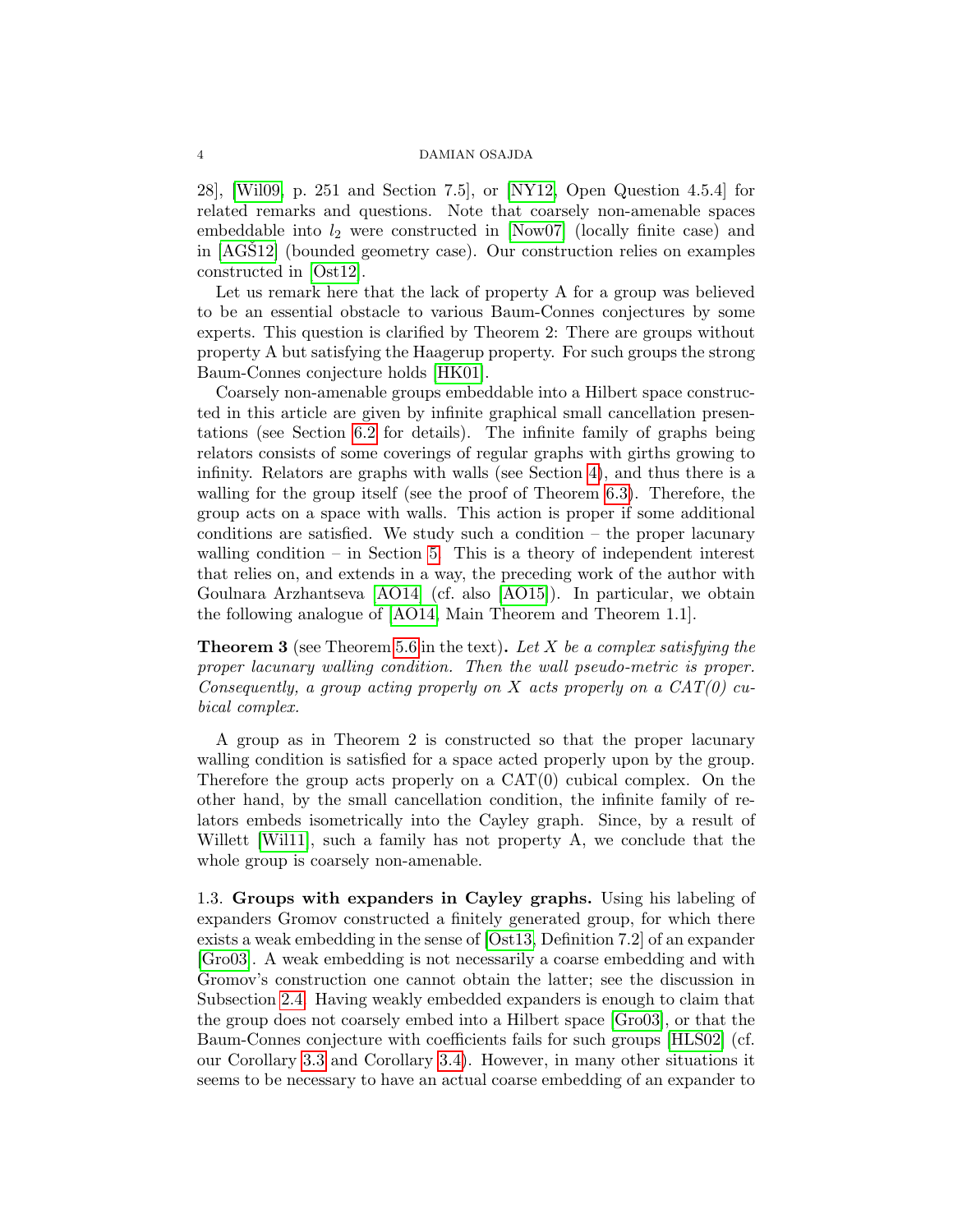obtain desired properties; see e.g. [\[WY12\]](#page-30-3). Our labeling allows us to provide groups with such a property and more, as the following result shows.

Theorem 4 (see Corollary [3.3](#page-17-0) in the text). There exist finitely generated groups with expanders isometrically embedded into their Cayley graphs.

The existence of such examples is crucial for some analyses of failures of the Baum-Connes conjecture with coefficients, as in [\[WY12,](#page-30-3) Theorem 8.3] (see Corollary [3.4\)](#page-17-1) or in [\[BGW16,](#page-28-10) Section 7]. Besides Gromov's monsters (and groups derived from them), our examples are the only finitely generated counterexamples to the Baum-Connes conjecture with coefficients, and the only finitely generated groups not coarsely embeddable into Hilbert space, known at the moment.

As direct consequence of Theorem 4 and a result by Sapir [\[Sap14\]](#page-29-18) we obtain that there exist closed aspherical manifolds whose fundamental groups contain coarsely embedded expanders; see Corollary [3.5.](#page-17-2) Those are the first examples of this type.

Note that in some situations it may be necessary to have the actual isometric embedding of given graphs into groups – this happens for example in our construction of PW non-A groups; see Subsection [1.2](#page-1-0) above and Section [6.](#page-24-1) There we need it for the delicate construction of walls. We believe that it may be crucial for further applications.

Acknowledgments. First and foremost, I would like to thank Goulnara Arzhantseva for introducing me to the subject, leading through it, and for the great collaboration preceding this work. I am grateful for encouragement, for helpful discussions, and/or for remarks improving the manuscript to Dominik Gruber, Vincent Guirardel, Frédéric Haglund, Ashot Minasyan, Piotr Nowak, Denis Osin, Mark Sapir, Ján Spakula, and Rufus Willett. I thank the anonymous referee for a careful reading of the manuscript and numerous important comments.

This research was partially supported by Narodowe Centrum Nauki, grants no. UMO-2012/06/A/ST1/00259, UMO-2015/18/M/ST1/00050, and UMO-2017/25/B/ST1/01335, and by the ERC grant ANALYTIC no. 259527.

## 2. Small cancellation labellings of some graphs

<span id="page-4-0"></span>The goal of this section is proving Theorem 1 from Introduction or, more precisely, Theorem [2.7](#page-13-1) below. Considering a metric on a graph we always mean a metric on the set of vertices, being a path metric within connected components.

Throughout this paper we work with the sequence  $\Theta = (\Theta_n)_{n \in \mathbb{N}}$  of disjoint finite connected graphs of degree bounded by  $D > 0$ . Furthermore, we have  $\lim_{n \to \infty} \sum_{n=0}^{\infty} a_n d_n \Theta$  satisfies the following condition:

<span id="page-4-1"></span>(1) 
$$
\text{diam}\,\Theta_n \leqslant A\,\text{girth}\,\Theta_n,
$$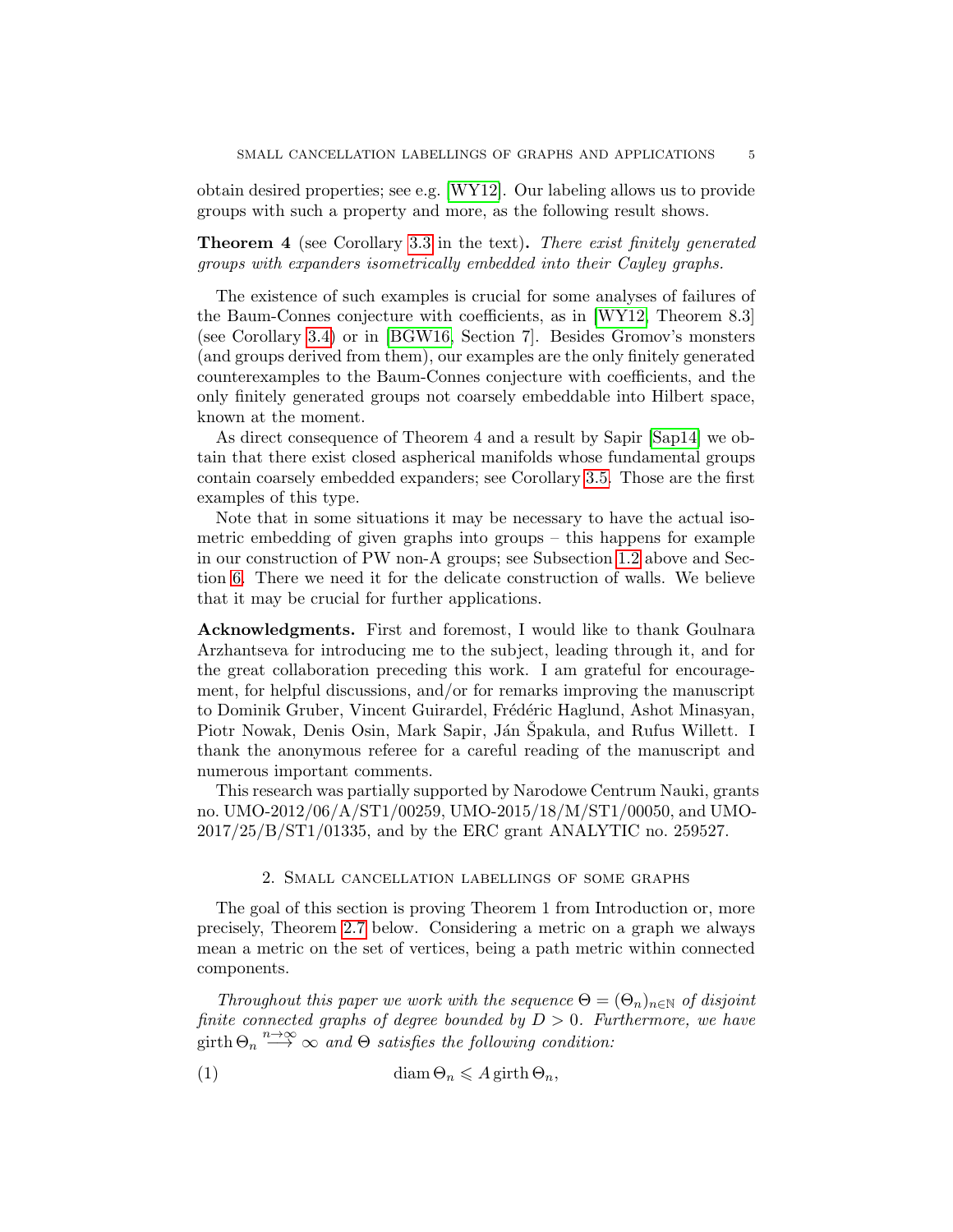where diam denotes the diameter, girth is the length of the shortest simple cycle, and A is a universal (not depending on n) constant. For this section we fix a small cancellation constant  $\lambda \in (0, 1/6]$ . We also assume that  $1 < |\lambda$ girth  $\Theta_n| < |\lambda$ girth  $\Theta_{n+1}|$ .

Observe that for a sequence  $(\Theta_n)_{n\in\mathbb{N}}$  with growing girths, the last assumption can be fulfilled by passing to a subsequence – this is allowed from the point of view of our applications.

By a *labeling*  $(\Gamma, f)$  of an undirected graph  $\Gamma$  we mean the graph morphism  $f: \Gamma \to W$  into a bouquet of finitely many loops W, that is a graph with one vertex end several edges. Usually we refer however to the following interpretation of the labeling  $f$ . Orient edges of  $W$  and decorate every directed edge (loop) by an element of a finite set  $S$ . Then the labeling f is determined by the following data: We orient every edge of  $\Gamma$  and we assign to it the corresponding element of the set S or an element of the set  $\overline{S}$  of



<span id="page-5-0"></span>FIGURE 1. Three representations of the same labeling.

formal inverses of elements of S. We call the set  $S \cup \overline{S}$  the (symmetrized) set of labels, and by  $\bar{s}$  we denote the *inverse* of s. Using this interpretation we identify a labeling assigning the label  $s$  to an oriented edge  $vw$  with the labeling of wv by  $\bar{s}$ ; see Figure [1.](#page-5-0) The labeling  $(\Gamma, f)$  is reduced if  $f: \Gamma \to W$  is locally injective, that is, for every vertex and every two edges leaving the vertex their labels are different. We will usually not specify the (symmetrized) set of labels (although it will change often) – we will just mention that it is finite.

We construct the small cancellation labeling  $(\Theta, m) = ((\Theta_n, m_n))_{n \in \mathbb{N}}$ in three steps. First, in Subsection [2.1](#page-6-0) we construct a labeling  $(\Theta, l)$  =  $((\Theta_n, l_n))_{n\in\mathbb{N}}$  such that  $l_n$ –labellings of long (relative to girth  $\Theta_n$ ) paths in  $\Theta_n$  do not appear in  $(\Theta_{n'}, l_{n'})$ , for  $n \neq n'$ ; see Lemma [2.3.](#page-7-0) Then, in Sub-section [2.2](#page-7-1) we construct a labeling  $(\Theta, l') = ((\Theta_n, l'_n))_{n \in \mathbb{N}}$  with the property that, for each n, long paths in  $\Theta_n$  are labeled differently; see Lemma [2.6.](#page-13-2) Fi-nally, in Subsection [2.3](#page-13-0) we combine  $(\Theta, l)$  and  $(\Theta, l')$  to obtain the required small cancellation labeling  $(\Theta, m)$ ; see Theorem [2.7.](#page-13-1)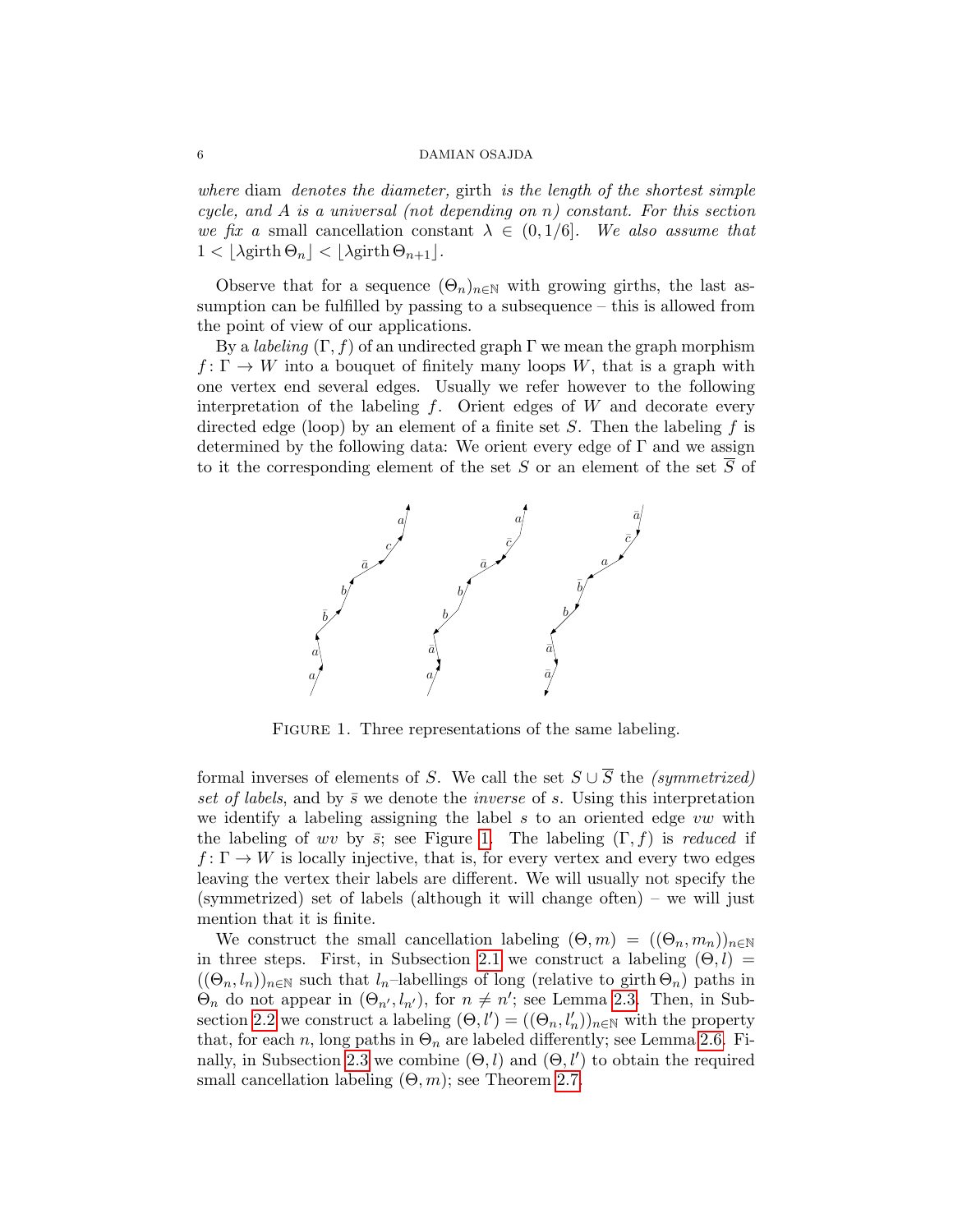<span id="page-6-0"></span>2.1. The labeling  $(\Theta, l)$ : small cancellation between graphs. Recall the following version of the Lovász Local Lemma (see e.g.  $[AS00]$ ) that can be found in [\[AGHR02,](#page-28-1) Lemma 1]. Here  $Pr(A)$  denotes the (discrete) probability of an event  $A$ , and  $A$  denotes the opposite event (complementary set).

<span id="page-6-1"></span>**Lemma 2.1** (Lovász Local Lemma). Let  $\mathcal{A} = \mathcal{A}_1 \cup \mathcal{A}_2 \cup ... \cup \mathcal{A}_r$  be a partition of a finite set of events A, with  $Pr(A) = p_i$  for every  $A \in \mathcal{A}_i$ ,  $i = 1, 2, \ldots, r$ . Suppose that there are real numbers  $0 \leq a_1, a_2, \ldots, a_r < 1$ and  $\Delta_{ij} \geqslant 0, i, j = 1, 2, \ldots, r$  such that the following conditions hold:

- (i) for any event  $A \in \mathcal{A}_i$  there exists a set  $\mathcal{D}_A \subseteq \mathcal{A}$  with  $|\mathcal{D}_A \cap \mathcal{A}_j| \leq \Delta_{ij}$ for all  $j = 1, 2, \ldots, r$ , such that A is independent of  $\mathcal{A} \setminus (\mathcal{D}_A \cup \{A\}),$
- (*ii*)  $p_i \leq a_i \prod_{j=1}^r (1 a_j)^{\Delta_{ij}}$  for all  $i = 1, 2, ..., r$ .

Then  $\Pr(\bigcap_{A \in \mathcal{A}} \bar{A}) > 0$ .

Let  $\gamma_n = |\lambda \text{ girth } \Theta_n|$ . Observe that  $\lambda \text{ girth } \Theta_n - 1 < \gamma_n$  and thus

<span id="page-6-5"></span>(2) 
$$
\frac{\text{girth}\,\Theta_n}{\gamma_n} < \frac{1}{\lambda} + \frac{1}{\lambda\,\gamma_n} < \frac{2}{\lambda}.
$$

We will find a labeling  $(\Theta, l) = ((\Theta_n, l_n))_{n \in \mathbb{N}}$  with L labels such that  $l_n$ labellings of paths of length at least  $\gamma_n$  do not appear as  $l_{n'}$ –labellings, for  $n' > n$ . Unless stated otherwise, we always assume that paths are without backtracking. It implies that all paths shorter than the girth are simple. Define  $L$  as follows (here  $e$  denotes the Euler constant):

<span id="page-6-6"></span>(3) 
$$
L := \left[2De^4D^{\frac{2A}{\lambda}+1}\right].
$$

The number  $e_n$  of edges of  $\Theta_n$  is bounded by  $e_n \leq D^{\text{diam}\Theta_n}$ . Thus, by the condition [\(1\)](#page-4-1), we have

<span id="page-6-4"></span>
$$
(4) \t\t e_n \leqslant D^{A \text{girth }\Theta_n}.
$$

We construct  $((\Theta_n, l_n))_{n\in\mathbb{N}}$  inductively:  $(\Theta_1, l_1)$  is an arbitrary labeling with L labels, and further we execute an inductive step. Assume that  $(\Theta_1, l_1), \ldots, (\Theta_{n-1}, l_{n-1})$  are defined. Let  $M_i$  denote the number of words appearing as labels of paths of length  $\gamma_i$  in  $(\Theta_i, l_i)$ . Let  $N_i$  denote the number of possibilities of labelling a fixed simple path of length  $\gamma_i$  by L letters. Observe that, for  $i = 1, \ldots, n-1$ , we have

<span id="page-6-2"></span>
$$
(5) \t\t M_i < e_i D^{\gamma_i},
$$

and

<span id="page-6-3"></span>
$$
(6) \t\t N_i = L^{\gamma_i}.
$$

The labeling  $(\Theta_n, l_n)$  is then one given by the following lemma.

<span id="page-6-7"></span>**Lemma 2.2.** There exists a labeling  $(\Theta_n, l_n)$  with L labels such that, for  $i = 1, 2, \ldots, n - 1$ , no  $l_i$ -labeling of a path of length  $\gamma_i$  in  $\Theta_i$  appears as an  $l_n$ –labeling of a path of length  $\gamma_i$  in  $\Theta_n$ .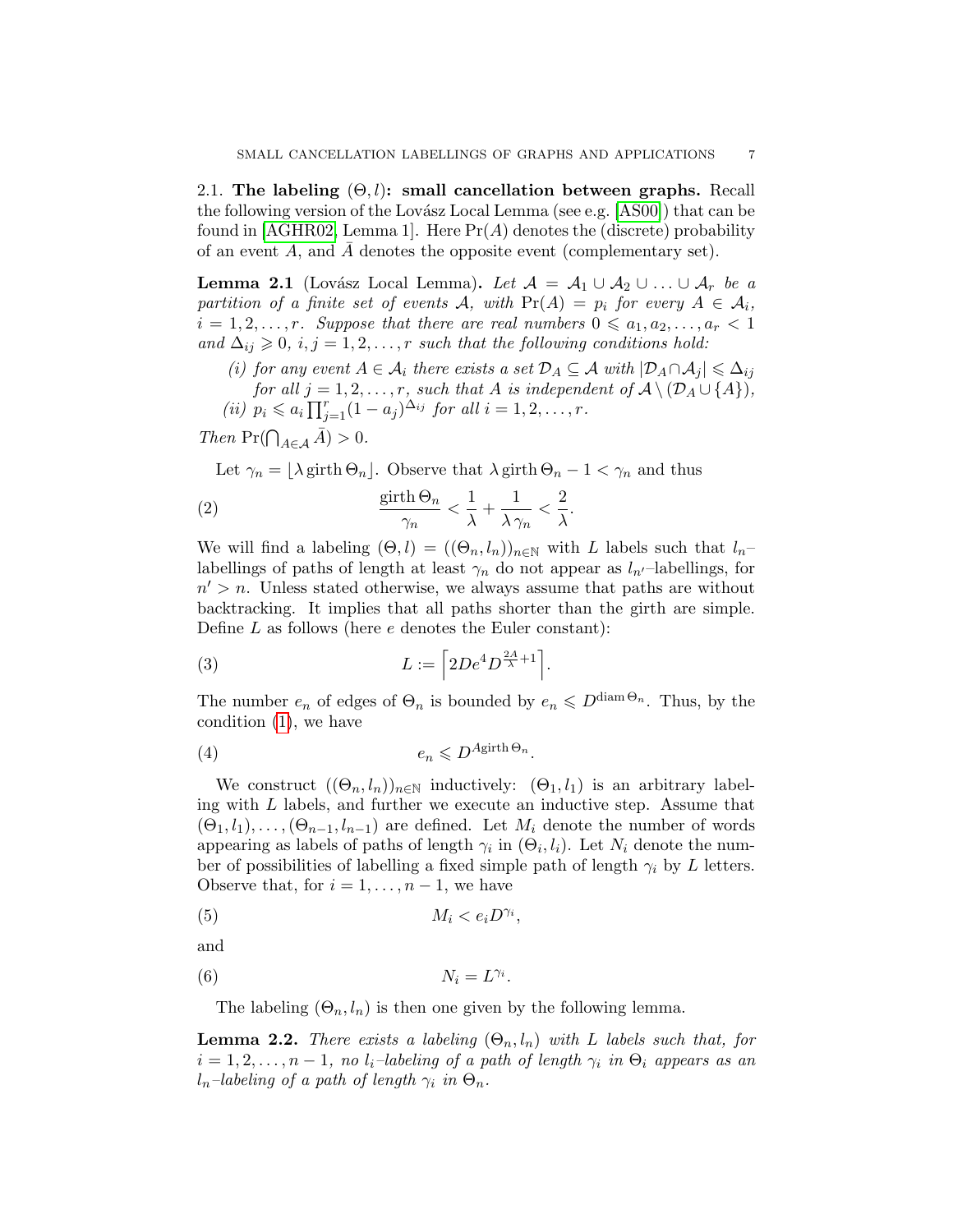*Proof.* We use the Lovász Local Lemma [2.1](#page-6-1) following closely the proof of [\[AGHR02,](#page-28-1) Theorem 1]. Randomly label the edges of  $\Theta_n$  by L labels. For a path p in  $\Theta_n$  of length  $\gamma_i$ , let  $A(p)$  denote the event that its  $l_n$ -labeling is the same as an  $l_i$ -labeling of some path in  $\Theta_i$  of length  $\gamma_i$ , for  $i < n$ . Set  $A_i = \{A(p) : p \text{ is a path of length } \gamma_i \text{ in } \Theta_n\}.$  Recall (see Lemma [2.1\)](#page-6-1) that  $p_i$ denotes the probability  $Pr(A)$  for every  $A \in \mathcal{A}_i$ . Then, by [\(5\)](#page-6-2), [\(6\)](#page-6-3), [\(4\)](#page-6-4), and [\(2\)](#page-6-5), we have

<span id="page-7-2"></span>(7) 
$$
p_i \leq \frac{e_i D^{\gamma_i}}{L^{\gamma_i}} \leq \frac{D^{\text{Agirth }\Theta_i + \gamma_i}}{L^{\gamma_i}} = \left(\frac{D^{\frac{\text{Agirth }\Theta_i}{\gamma_i}+1}}{L}\right)^{\gamma_i} < \left(\frac{D^{\frac{2A}{\lambda}+1}}{L}\right)^{\gamma_i}.
$$

Each path of length  $\gamma_i$  shares an edge with not more than  $\gamma_i \gamma_j D^{\gamma_j}$  paths of length  $\gamma_j$ , so that we may take  $\Delta_{ij} = \gamma_i \gamma_j D^{\gamma_j}$ . Let  $a_i = a^{-\gamma_i}$ , where  $a = 2D$ . Then, by using subsequently: formulas  $(7)$  and  $(3)$ , the definition of  $a_i$ , the fact that  $\sum_{j=1}^{\infty} j/2^j = 2$ , the definitions of a,  $\Delta_{ij}$ , and  $a_j$ , we obtain:

$$
p_i < \left(\frac{D^{\frac{2A}{\lambda}+1}}{L}\right)^{\gamma_i} \leq 2^{-\gamma_i} D^{-\gamma_i} e^{-4\gamma_i} = a_i \exp\left(-2\sum_{j=1}^{\infty} \gamma_i \frac{j}{2^j}\right)
$$
\n
$$
\leq a_i \exp\left(-2\sum_j \gamma_i \frac{\gamma_j}{2^{\gamma_j}}\right) = a_i \exp\left(-2\sum_j \gamma_i \gamma_j \left(\frac{D}{a}\right)^{\gamma_j}\right)
$$
\n
$$
= a_i \exp\left(-2\sum_j \Delta_{ij} a_j\right) = a_i \prod_j e^{-2a_j \Delta_{ij}}.
$$

Since, by  $a_j \leq 1/2$ , we have  $e^{-2a_j} \leq (1-a_j)$  (because for the function  $f: \mathbb{R} \to \mathbb{R} : x \mapsto e^{-2x}$  we have  $f(0) = 1 - 0$ ,  $f(\frac{1}{2})$  $(\frac{1}{2})$  < 1 –  $\frac{1}{2}$  $\frac{1}{2}$ , and  $f'$  is increasing), we obtain finally

$$
p_i \leqslant a_i \prod_j (1 - a_j)^{\Delta_{ij}}.
$$

Therefore the hypotheses of the Lovász Local Lemma are fulfilled, and we conclude that there exists a labeling  $l_n$  as required.

The labeling  $(\Theta, l) = ((\Theta_n, l_n))_{n \in \mathbb{N}}$  with L labels obtained by the inductive construction has the following property.

<span id="page-7-0"></span>**Lemma 2.3.** For each  $n \in \mathbb{N}$ , no  $l_n$ -labeling of a path of length at least  $\lambda$  girth  $\Theta_n$  is a labeling of a path in  $(\Theta_{n'}, l_{n'})$ , with  $n' \neq n$ .

<span id="page-7-1"></span>2.2. The labeling  $(\Theta, l')$ : small cancellation within  $\Theta_n$ . For this subsection we fix  $n$  – we will work only with  $\Theta_n$ . Again, unless stated otherwise, we always assume that paths are without backtracking, in particular all paths shorter than the girth are simple. First we show that if two distinct relatively long paths in  $\Theta_n$  have the same labeling then a path with a specific labeling appears; see Lemma [2.4.](#page-11-0) Then we use this observation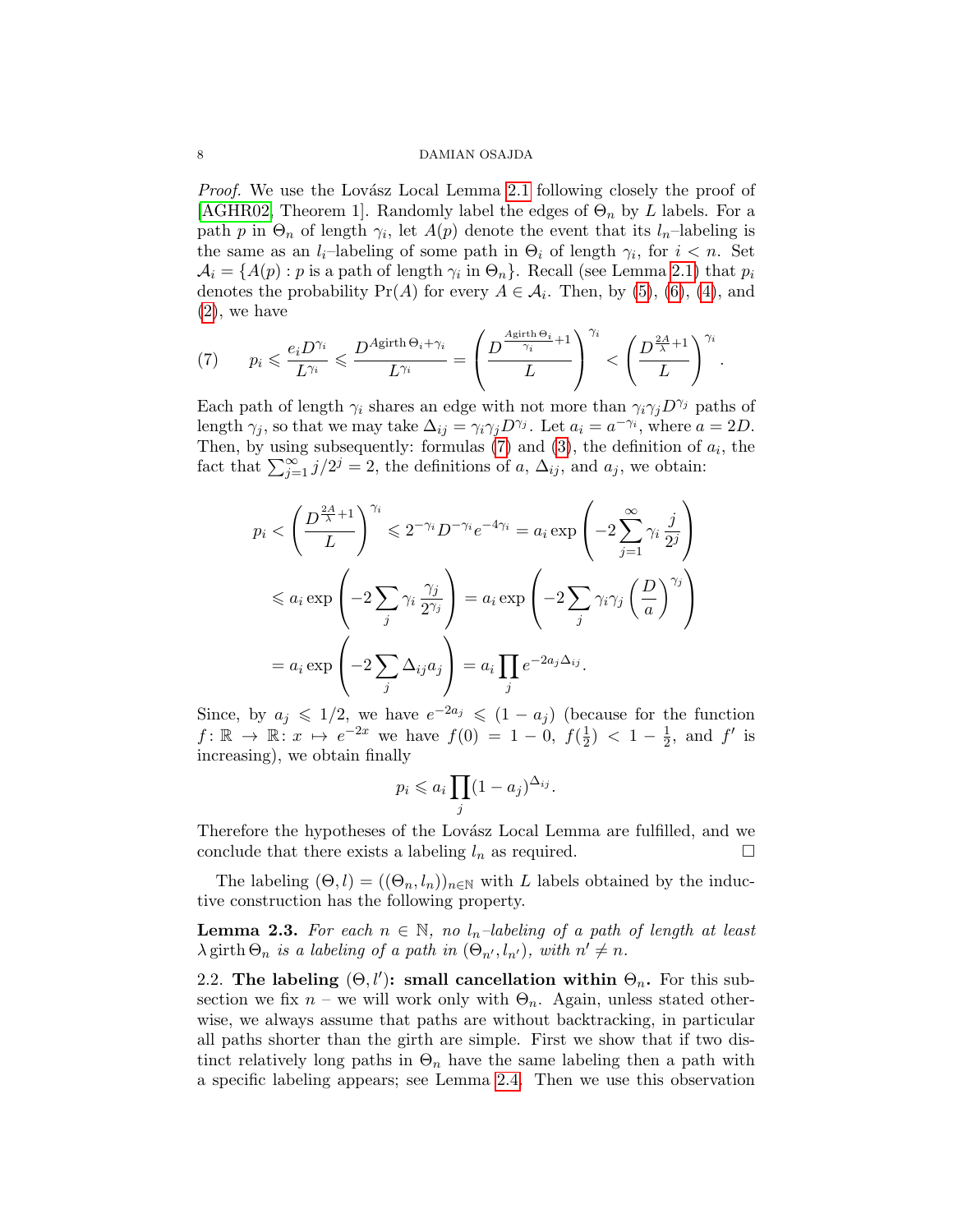to find a required labeling  $(\Theta_n, l'_n)$ , by an application of the Lovász Local Lemma, similarly as in the proof of Lemma [2.2.](#page-6-7)

Let  $\widetilde{v} = (v_0, v_1, \ldots, v_k), \widetilde{w} = (w_0, w_1, \ldots, w_k)$  be two paths with the same labeling and with  $k = \lfloor \lambda \text{girth } \Theta_n \rfloor$  (here  $v_i, w_i$  are consecutive vertices). Denote the labeling of the directed edge  $v_{i-1}v_i$  by  $a_i$ , for  $i = 1, 2, \ldots, k$ . We consider separately the cases when  $\tilde{v}$  and  $\tilde{w}$  share an edge, and when they do not.

Case I:  $\tilde{v}$  and  $\tilde{w}$  do not share an edge. Then there exists a path  $\widetilde{u} = (u_0 := v_s, u_1, \ldots, u_r := w_t)$  of minimal length connecting  $\widetilde{v}$  and  $\widetilde{w}$ . Possibly  $r = 0$ , that is,  $\tilde{u}$  is one vertex  $u_0 := v_s = w_t$ . Without loss of concretive (subject to renoming) we may assume that  $s > t > h/2$  (if  $s < t$ ) generality (subject to renaming) we may assume that  $s \geq t \geq k/2$  (if  $s < t$ ) we may exchange  $\tilde{v}$  with  $\tilde{w}$ , if  $t < k/2$  then we exchange  $w_i$  with  $w_{k-i}$ this corresponds to difference in labellings in Cases Ia and Ib below); see Figure [2.](#page-8-0) By our assumptions we have  $r \leq \text{diam } \Theta_n \leq A \text{ girth } \Theta_n$ . We consider the following two cases separately.



<span id="page-8-0"></span>Figure 2. Case I

(Case Ia): The labeling of a directed edge  $w_{i-1}w_i$  is  $a_i$  (see Figure [3](#page-9-0) on the left). Then we have the path  $p := (v_0, \ldots, v_s, u_1, \ldots, u_{r-1}, w_t, \ldots, w_0)$ . By  $(1)$ , its length  $|p|$  may be bounded from above by

<span id="page-8-1"></span>(8) 
$$
2k + r \leq 2\lambda \operatorname{girth} \Theta_n + A \operatorname{girth} \Theta_n = (2\lambda + A)\operatorname{girth} \Theta_n.
$$

In its labeling the beginning sub-path of length  $t$  is labeled the same way – up to changing orientation – as the ending sub-path of length  $t$ , that is, it has the form (where 'repetitive' parts are underlined):

<span id="page-8-2"></span>
$$
(9) \qquad \qquad (a_1, a_2, \ldots, a_t, \ldots, \bar{a}_t, \ldots, \bar{a}_2, \bar{a}_1),
$$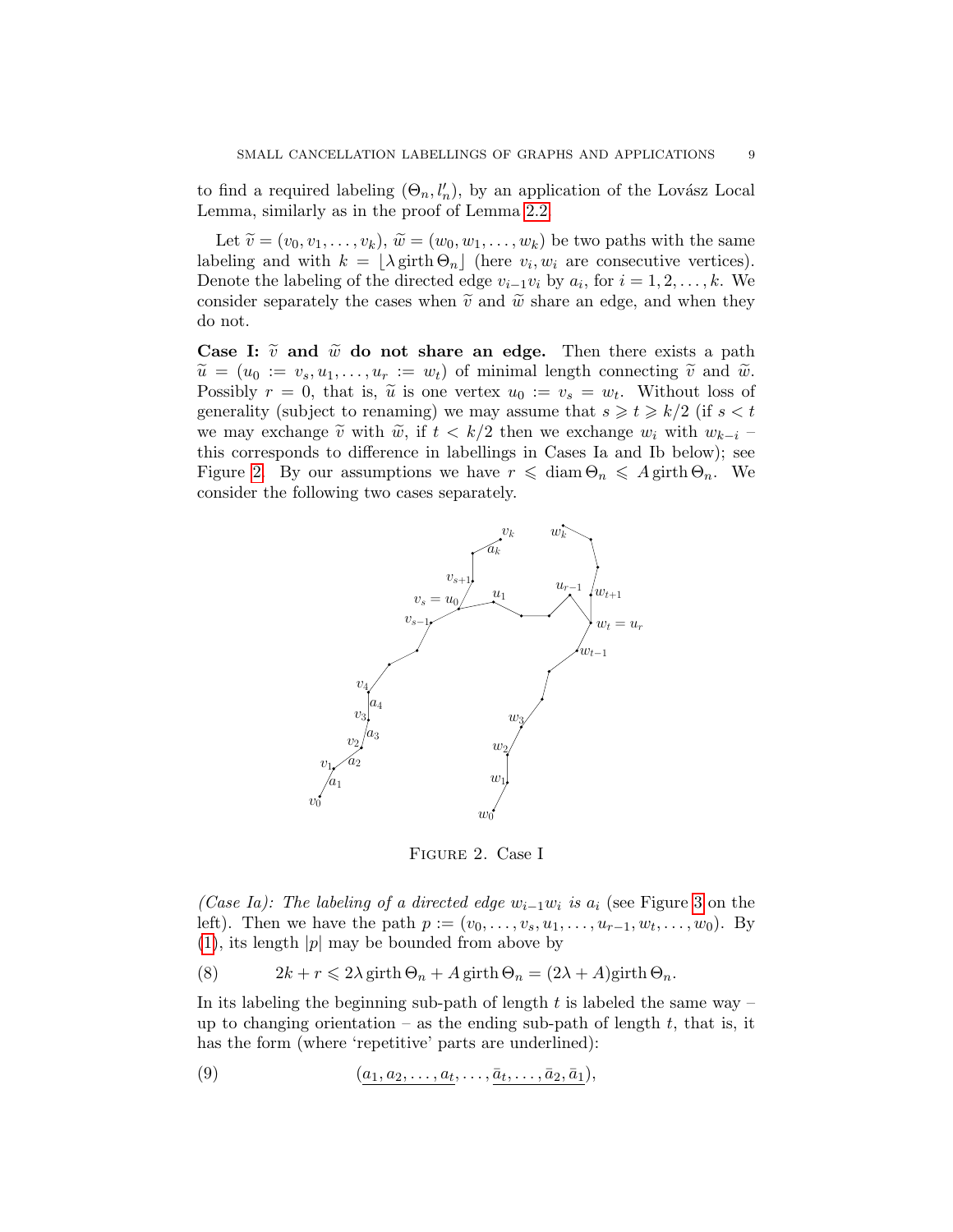with

<span id="page-9-2"></span>(10) 
$$
t \ge k/2 > \frac{\lambda \text{girth } \Theta_n}{4}.
$$

(The last inequality is a rough estimate coming from  $k > \lambda$ girth  $\Theta_n - 1$ .)



<span id="page-9-0"></span>Figure 3. Case Ia (left) and Case Ib (right)

(Case Ib): The labeling of a directed edge  $w_{i+1}w_i$  is  $a_{k-i}$  (see Figure [3](#page-9-0) on the right). In this case again we consider separately two subcases:

(i) When  $t \leqslant 3k/4$  then we consider the path  $p' := (v_0, \ldots, v_s, u_1, \ldots, u_{r-1},$  $(w_t, \ldots, w_k)$ . Its length may be again bounded from above by  $(8)$ , and its labeling is of the form similar to [\(9\)](#page-8-2):

$$
(a_1,a_2,\ldots,a_{k-t},\ldots,\bar{a}_{k-t},\ldots,\bar{a}_2,\bar{a}_1),
$$

with

<span id="page-9-3"></span>(11) 
$$
k - t \ge k - 3k/4 = k/4 > \frac{\lambda \text{girth}\,\Theta_n}{8}.
$$

(ii) When  $t > 3k/4$  then we consider the path  $p'' := (v_{k-t}, \ldots, v_s, u_1, \ldots,$  $u_{r-1}, w_t, \ldots, w_{k-s}$ . We bound its length from above by  $(8)$ , and its labeling is of the form:

$$
(\underline{a_{k-t+1}, a_{k-t+2}, \ldots, a_s}, \ldots, \underline{a_{k-t+1}, a_{k-t+2}, \ldots, a_s}),
$$

with the lengths of the 'repetitive' pieces at least:

<span id="page-9-1"></span>(12) 
$$
s - (k - t + 1) + 1 = s + t - k > \frac{k}{2} + \frac{3k}{4} - k = k/4 > \frac{\lambda \text{girth}\,\Theta_n}{8}.
$$

Case II:  $\tilde{v}$  shares an edge with  $\tilde{w}$ . Then there are  $r \geq 1$ , and s, t, such that  $v_{s+i} = w_{t+i}$ , for  $i = 1, 2, ..., r$ , and  $v_i \neq w_j$  in other cases (because the paths are much shorter than the girth). Similarly as in Case I, without loss of generality (subject to renaming) we may assume that  $s \geq t$ ; see Figure [4.](#page-10-0) We consider the following two cases separately.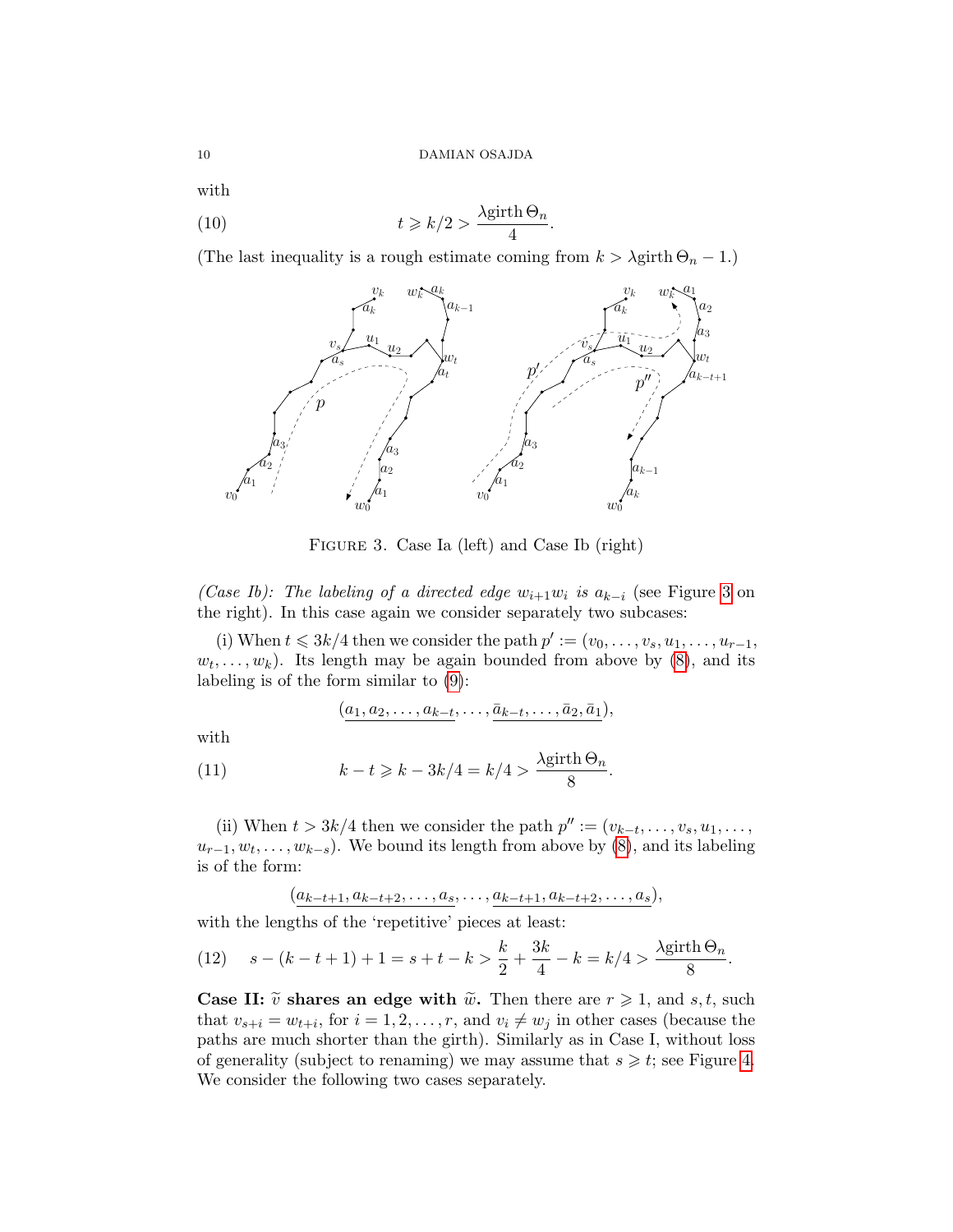

<span id="page-10-0"></span>Figure 4. Case II

(Case IIa): The labeling of a directed edge  $w_{i-1}w_i$  is  $a_i$  (see Figure [5](#page-10-1) on the left). In this case we consider separately two subcases:



<span id="page-10-1"></span>Figure 5. Case IIa (left) and Case IIb (right)

(i) If  $s = t$  then we consider the path  $(v_{s-1}, v_s, w_{s-1})$ , if  $s > 0$ , or the path  $(v_{s+r+1}, v_{s+r}, w_{s+r+1})$  otherwise. We obtain the labeling:

$$
(\underline{a_s}, \underline{\bar{a}_s})
$$
 or  $(\underline{\bar{a}_{s+r+1}}, \underline{a_{s+r+1}})$ .

(ii) If  $s > t$  then we obtain a path  $p := (v_t, v_{t+1}, \ldots, w_t, w_{t+1}, \ldots, w_s)$  of length bounded from above by

<span id="page-10-2"></span>(13) 
$$
2k \leqslant 2\lambda \operatorname{girth} \Theta_n.
$$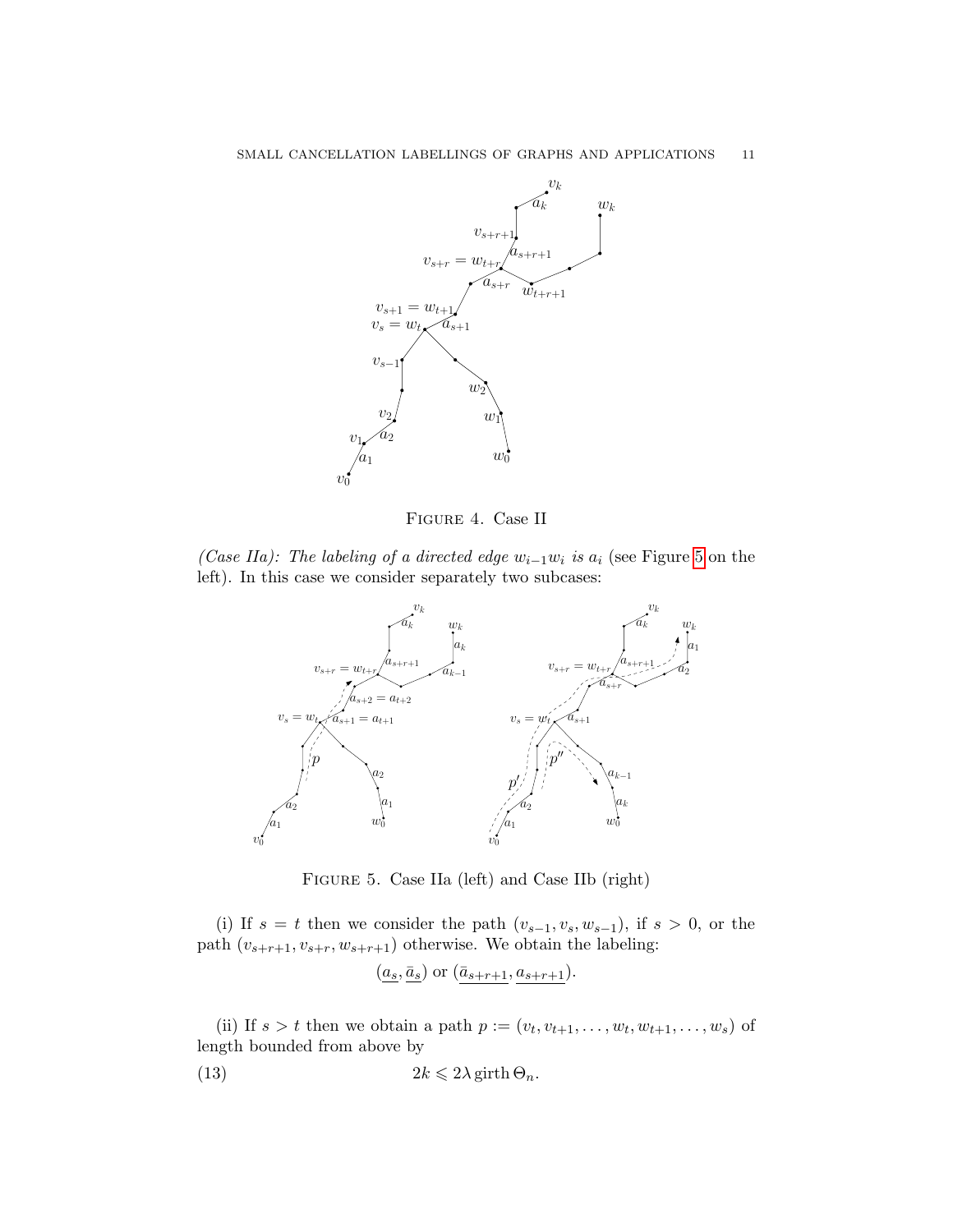Its labeling has the form:

<span id="page-11-1"></span>(14) 
$$
(a_{t+1}, a_{t+2}, \ldots, a_s, a_{t+1}, a_{t+2}, \ldots, a_s).
$$

(The two above cases are 'repetitive' labellings as in [\[AGHR02\]](#page-28-1).)

(Case IIb): The labeling of a directed edge  $w_{i+1}w_i$  is  $a_{k-i}$  (see Figure [5](#page-10-1) on the right). In this case we consider separately three subcases:

(i) If  $s > k/3$  and  $t < 2k/3$  then we consider the path  $p' := (v_0, \ldots, v_s, w_{t+1},$  $\dots, w_k$ ). Its length is bounded from above by [\(13\)](#page-10-2), and its labeling has the form:

$$
(a_1, a_2, \ldots, a_q, \ldots, \overline{a}_q, \ldots, \overline{a}_2, \overline{a}_1),
$$

with

<span id="page-11-3"></span>
$$
(15) \t\t q > k/3.
$$

(ii) If  $t \ge 2k/3$ , then  $s \ge t \ge 2k/3$ . In this case we consider the path  $p'':=(v_{k-t},\ldots,v_s,w_{t-1},\ldots,w_{k-s}).$  Its length is bounded from above by [\(13\)](#page-10-2), and its labeling has the form:

<span id="page-11-2"></span>(16)  $(a_{k-t+1}, \ldots, a_s, a_{k-t+1}, \ldots, a_s).$ 

(iii) If  $s \leq k/3$  then for  $s + r < 2k/3$  we are in one of the previous cases (with  $s > k/3$ ) after changing indexes i to  $k - i$  and renaming. Thus we may assume that  $s + r \geq 2k/3$ . Then we consider the path  $p' := (v_0, v_1, \ldots, v_s, w_{t+1}, \ldots, w_k)$ . Its length is bounded from above by [\(13\)](#page-10-2), and its labeling has the form:

(17) 
$$
(a_1, a_2, \ldots, a_q, \ldots, \bar{a}_q, \ldots, \bar{a}_2, \bar{a}_1),
$$

with

<span id="page-11-4"></span>
$$
(18) \t\t q \ge k/3.
$$

<span id="page-11-0"></span>**Lemma 2.4.** Let  $E := \lambda/(16\lambda + 8A)$  and  $F := (2\lambda + A)$ girth  $\Theta_n$ . Assume that there are two different paths in  $(\Theta_n, m_n)$ , of length at least  $\lambda$  girth  $\Theta_n$ , with the same labeling. Then one of the following situations happens:

- (A) there is a path p with the labeling  $(a_{i_1}, a_{i_2}, \ldots, a_{i_q}, \ldots, a_{i_1}, a_{i_2} \ldots, a_{i_q}),$ for  $|p| \leq F$  and  $q \geq E|p|$ ;
- (B) there is a path p with the labeling  $(a_{i_1}, a_{i_2}, \ldots, a_{i_q}, \ldots, \bar{a}_{i_q}, \ldots, \bar{a}_{i_2}, \bar{a}_{i_1}),$ for  $|p| \leq F$  and  $q \geq E|p|$ .
- (C) there is a path p with the labeling  $(a_i, \bar{a}_i)$ .

Proof. We show that all the cases analyzed earlier in this section lead to (A), (B) or (C). This covers all the possible configurations.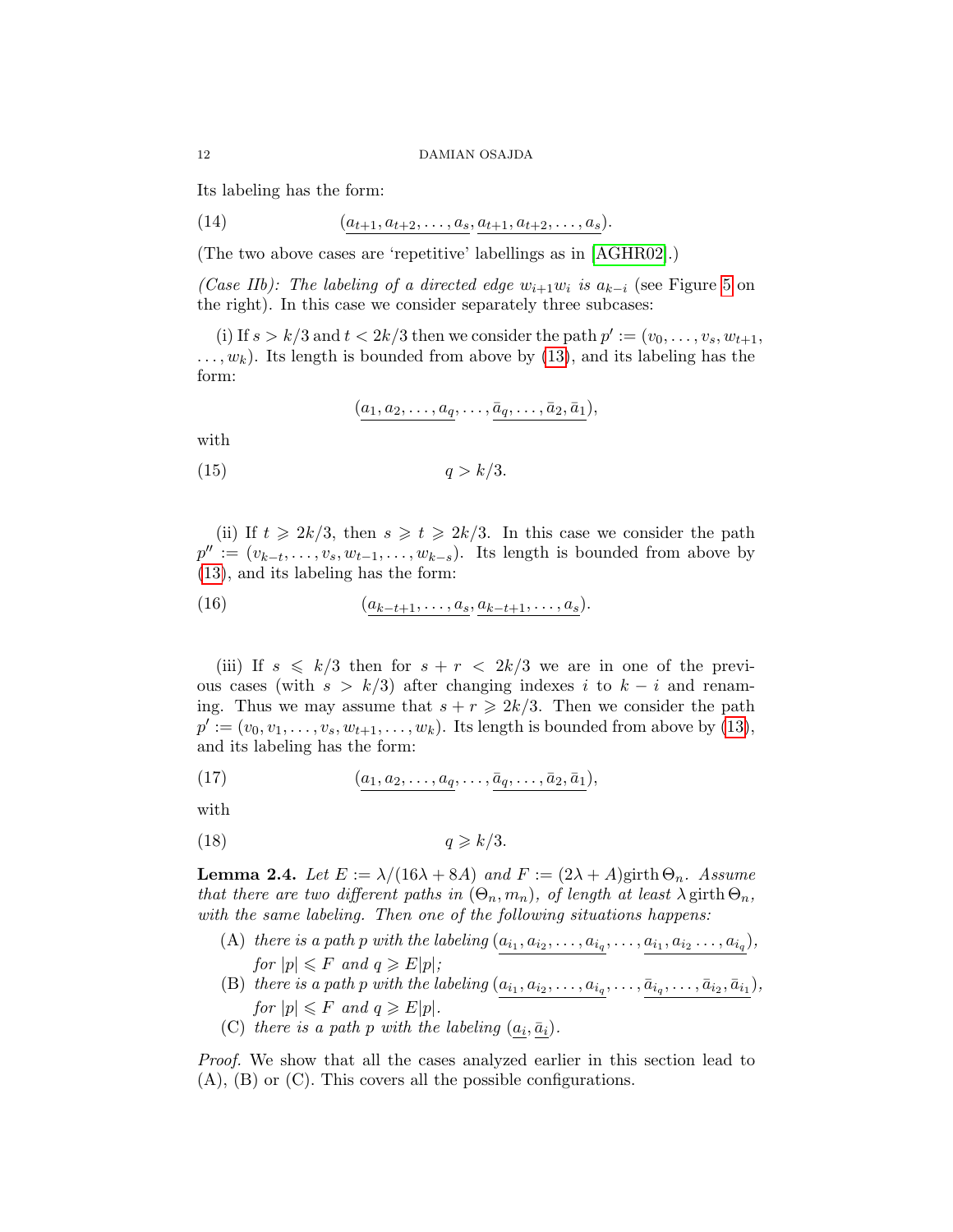(A) corresponds to the cases: Ib(ii), IIa(ii) and IIb(ii). The estimates on |p| and q follow then from: formula [\(8\)](#page-8-1) and formula [\(12\)](#page-9-1), or from [\(14\)](#page-11-1), or from [\(16\)](#page-11-2), and from the fact that

<span id="page-12-0"></span>(19) 
$$
E = \frac{\lambda}{16\lambda + 8A} < \frac{1}{16}.
$$

(B) corresponds to one of the cases: Ia, Ib(i), IIb(i) or IIb(iii). The estimates on |p| and q follow then from: [\(8\)](#page-8-1) and [\(10\)](#page-9-2) or [\(11\)](#page-9-3), or from [\(13\)](#page-10-2) and [\(15\)](#page-11-3) or [\(18\)](#page-11-4), using [\(19\)](#page-12-0).

 $(C)$  corresponds to Case IIa(i).

Now we show, similarly as in the preceding Subsection [2.1,](#page-6-0) that there exists a labeling  $(\Theta_n, l'_n)$  such that none of the patterns (A), (B) or (C) from Lemma [2.4](#page-11-0) appears. This will imply that no two different paths in  $\Theta_n$ of length at least  $\lambda$  girth  $\Theta_n$  have the same  $l'_n$ –labeling. This will also mean that  $l'_n$  is reduced. The labeling  $l'_n$  will use  $L'$  labels. Define  $L'$  as (here  $e$ denotes the Euler constant)

<span id="page-12-4"></span>(20) 
$$
L' := \left[ (4De^4)^{\frac{1}{E}} \right],
$$

where  $E = \lambda/(16\lambda + 8A)$  is the constant from Lemma [2.4.](#page-11-0) Call a labeling of a path p bad if it is of the form  $(A)$ ,  $(B)$  or  $(C)$  as in Lemma [2.4.](#page-11-0) Let  $M_i$ denote the number of possibilities of labelling a fixed simple path of length i in a bad way by  $L'$  letters. Let  $N_i$  denote the number of possibilities of labelling a fixed simple path of length  $i$  by  $L'$  letters. Observe that

<span id="page-12-1"></span>
$$
(21) \t\t M_i \leqslant 2L'^{(1-E)i},
$$

and

<span id="page-12-2"></span>
$$
(22) \t\t N_i = L'^i.
$$

<span id="page-12-5"></span>**Lemma 2.5.** There exists a labeling  $(\Theta_n, l'_n)$  with L' labels such that, for  $2 \leq i \leq F = (2\lambda + A)$ girth  $\Theta_n$  no  $l'_n$ -labeling of a path of length i is bad.

*Proof.* We use the Lovász Local Lemma [2.1](#page-6-1) as in the proof of Lemma [2.2.](#page-6-7) Randomly label the edges of  $\Theta_n$  with L' labels. For a path p in  $\Theta_n$  of length i, let  $A(p)$  denote the event that its labeling is bad. Set  $A_i = \{A(p) :$ p is a path of length i in  $\Theta_n$ . Recall (see Lemma [2.1\)](#page-6-1) that  $p_i$  denotes the probability  $Pr(A)$  for every  $A \in \mathcal{A}_i$ . Then, by [\(21\)](#page-12-1) and [\(22\)](#page-12-2), we have

<span id="page-12-3"></span>(23) 
$$
p_i \leqslant \frac{2L'^{(1-E)i}}{L'^i} \leqslant \left(\frac{2}{L'^E}\right)^i.
$$

Each path of length i shares an edge with not more than  $ijD<sup>j</sup>$  paths of length j, so that we may take  $\Delta_{ij} = i j D^j$ . Let  $a_i = a^{-i}$ , where  $a = 2D$ . Then, by using subsequently: formulas  $(23)$  and  $(20)$ , the definition of  $a_i$ , the fact that  $\sum_{j=1}^{\infty} j/2^j = 2$ , the definitions of a,  $\Delta_{ij}$ , and a<sub>j</sub>, we obtain: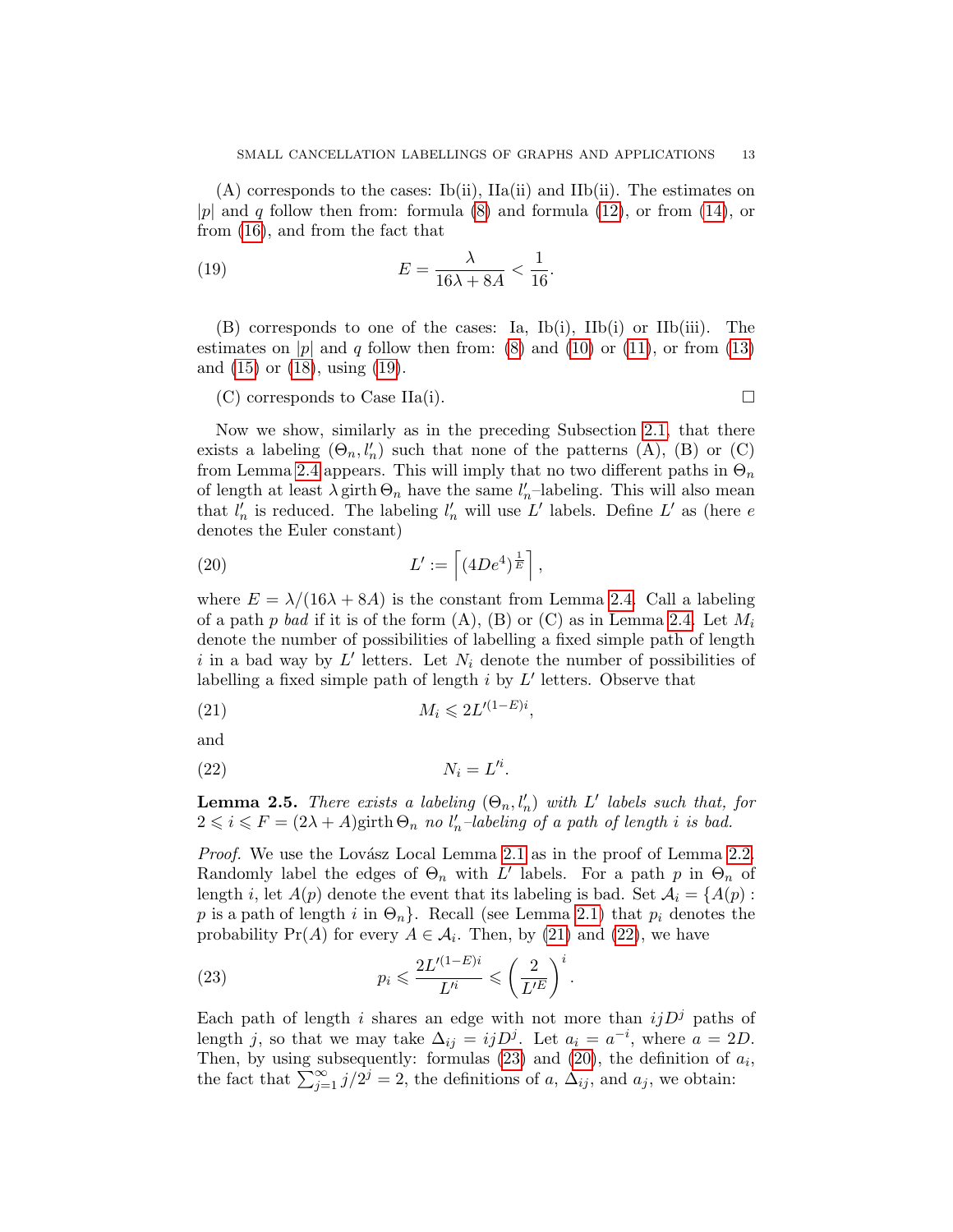$$
p_i \leqslant \left(\frac{2}{L'^E}\right)^i \leqslant 2^{-i}D^{-i}e^{-4i} = a_i \exp\left(-2\sum_{j=1}^{\infty} i\frac{j}{2^j}\right)
$$
  

$$
< a_i \exp\left(-2\sum_j ij\left(\frac{D}{a}\right)^j\right) = a_i \exp\left(-2\sum_j \Delta_{ij} a_j\right)
$$
  

$$
= a_i \prod_j e^{-2a_j\Delta_{ij}}
$$

Since, by  $a_j \leq 1/2$ , we have  $e^{-2a_j} \leq (1-a_j)$  (see the end of the proof of Lemma [2.2\)](#page-6-7), we obtain finally

$$
p_i \leqslant a_i \prod_j (1 - a_j)^{\Delta_{ij}}.
$$

Therefore the hypotheses of the Lovász Local Lemma are fulfilled, and we conclude that there exists a labeling  $l'_n$  as required.

<span id="page-13-2"></span>**Lemma 2.6** ( $C'(\lambda)$ -small cancellation labeling of  $\Theta_n$ ). The labeling  $(\Theta_n, l'_n)$ with L' labels is reduced and no two paths in  $\Theta_n$  of length at least  $\lambda$  girth  $\Theta_n$ have the same  $l'_n$ -labeling.

*Proof.* The labeling  $(\Theta_n, l'_n)$  is reduced because the situation (C) from Lemma [2.4](#page-11-0) does not appear. The second assertion follows from Lemma [2.4](#page-11-0) and the fact that none of the situations (A) and (B) appears for  $l'_n$ , by Lemma [2.5.](#page-12-5)  $\Box$ 

<span id="page-13-0"></span>2.3. Small cancellation labeling of  $\Theta$ . Let  $(\Theta, l) = ((\Theta_n, l_n))_{n \in \mathbb{N}}$  and  $(\Theta, l') = ((\Theta_n, l'_n))_{n \in \mathbb{N}}$  be the labellings with, respectively, L and L' labels given by Lemma [2.3](#page-7-0) and Lemma [2.6.](#page-13-2) Let  $(\Theta, m) = ((\Theta_n, m_n))_{n \in \mathbb{N}}$  be a labeling being the product of  $(\Theta, l)$  and  $(\Theta, l')$ . That is, to every directed edge e in  $\Theta_n$  we assign a pair  $(l(e), l'(e))$ . By Lemma [2.3](#page-7-0) and Lemma [2.6](#page-13-2) we obtain the following main technical result of the paper (see Theorem 1 in Introduction).

<span id="page-13-1"></span>**Theorem 2.7** ( $C'(\lambda)$ -small cancellation labeling of  $\Theta$ ). The labeling  $(\Theta, m)$ is reduced and no  $m_n$ -labeling of a path of length at least  $\lambda$  girth  $\Theta_n$  in  $\Theta_n$ appears as the m–labeling of some other path in  $\Theta$ .

<span id="page-13-3"></span>**Remark 2.8.** Observe that, for every n, a given finite labeling  $(\Theta_1, l_1), (\Theta_2, l_2)$ ,  $\ldots, (\Theta_n, l_n)$  from Subsection [2.1](#page-6-0) can be extended to  $(\Theta_{n+1}, l_{n+1})$  by using the brute force algorithm (see Lemma [2.2\)](#page-6-7). The same holds for the labeling  $(\Theta, l')$  from Subsection [2.2.](#page-7-1) Therefore, if the sequence  $\Theta$  of finite graphs is recursive, the small cancellation labeling  $(\Theta, m)$ , as well as the resulting small cancellation presentation (see Section [3\)](#page-15-0) are recursive. This observation is important in particular in view of applications described in Subsection [3.2.2](#page-17-3) below.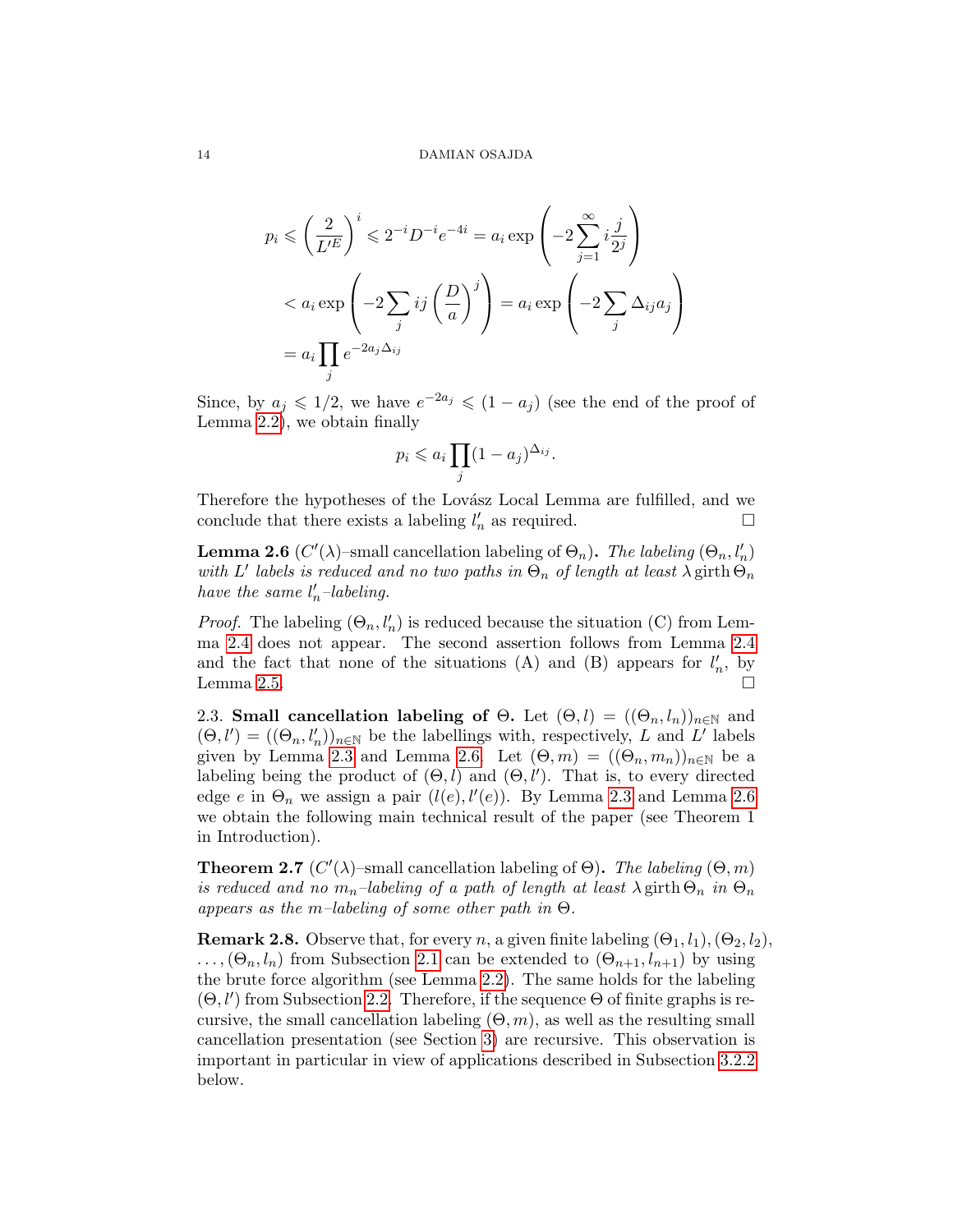Recursive sequences of finite graphs Θ (satisfying our assumptions from the beginning of Section [2\)](#page-4-0) exist. Examples are expander graphs given by Cayley graphs of some finite linear groups; see Subsection [2.4](#page-14-0) for some details.

<span id="page-14-0"></span>2.4. Remarks on the Gromov labeling. In this subsection we recall the idea of Gromov's construction of a 'small cancellation' labeling of some expanders [\[Gro03\]](#page-29-0), following its exposition presented in [\[AD08\]](#page-28-0). We remark that a construction of a labeling as in Lemma [2.6](#page-13-2) could be obtained using Gromov's construction. (Let us also remark that it could be concluded from [\[OW07,](#page-29-19) Proposition 7.4].) Further, we explain why one cannot obtain the small cancellation labeling out of the one of Gromov, that is, why Lemma [2.3](#page-7-0) does not hold for the generic labeling.

For primes  $p \neq q$  congruent to 1 modulo 4 and with the Legendre symbol  $p$  $\binom{p}{q}$  = -1, let  $X^{p,q}$  be the Cayley graph of the projective linear group  $PGL<sub>2</sub>(q)$ , for some particular set of  $(p+1)$  generators, as in [\[AD08,](#page-28-0) Section] 7.2. Fix p. Throughout this subsection we consider subsequences of the sequence  $\Theta = (\Theta_n)_{n \in \mathbb{N}}$ , where  $\Theta_n = X^{p,q_n}$ , with  $q_n$  denoting the *n*-th prime. Then the family  $\Theta$  is an expander with the constant degree  $D := p+1$ , with girth  $\Theta_n \to \infty$ , as  $n \to \infty$ , and for which there exists a constant A such that [\(1\)](#page-4-1) holds. Gromov [\[Gro03\]](#page-29-0) constructs a labeling  $(\Theta, l') = ((\Theta_n, l'_n))_{n \in \mathbb{N}}$ (also for a class of expanders) satisfying some small cancellation conditions.

Let  $G_0$  be the free group generated by a finite set S. The labeling  $l'$  is a map  $l' : \Theta \to W$  onto the bouquet of  $|S|$  oriented loops labeled by S (whose fundamental group is  $G_0$ ). The labeling  $(\Theta, l')$  is obtained inductively.

We begin with  $\Theta_1$  and we find a labeling  $l'_1: \Theta_1 \to W$  satisfying some small cancellation conditions. We obtain a hyperbolic group  $G_1$  being the quotient of the free group  $G_0$  by the normal subgroup generated by images of  $l'_1$ . At the inductive step, having a hyperbolic group  $G_{n-1}$  generated by  $S$ , a random (generic) labeling  $l'_n: \Theta_n \to W$  satisfies the very small cancellation conditions for the small cancellation constant arbitrarily close to 0 by  $[AD08, Proposition 5.9]$ . The labeling  $l'$  may be used to construct a labeling with properties as in Lemma [2.6.](#page-13-2)

However, out of  $l'$  one cannot derive the required small cancellation labeling as in Theorem [2.7.](#page-13-1) Since at each step Gromov's labeling is the generic labeling appearing as girth  $\Theta_n \to \infty$ , it is clear that the following holds: For any fixed labeling of a path of a fixed length, with overhelming probability this labeling will appear among labellings of  $\Theta_n$  as  $n \to \infty$ . In particular, labellings of all cycles in graphs obtained at earlier inductive steps will appear as labellings of paths in later steps. This is the reason why Gromov's labeling is not a graphical small cancellation labeling. Let  $G$  be the group being the limit of  $(G_n)_{n\in\mathbb{N}}$ . Observe that endpoints of a simple path in  $\Theta_n$ (for large n) labelled the same as a cycle in some  $\Theta_m$  with  $m \ll n$  will be mapped to a same point by the map  $\Theta_n \to G$  defined by the labelling. Since there are such paths of arbitrarily large length, this labeling does not define a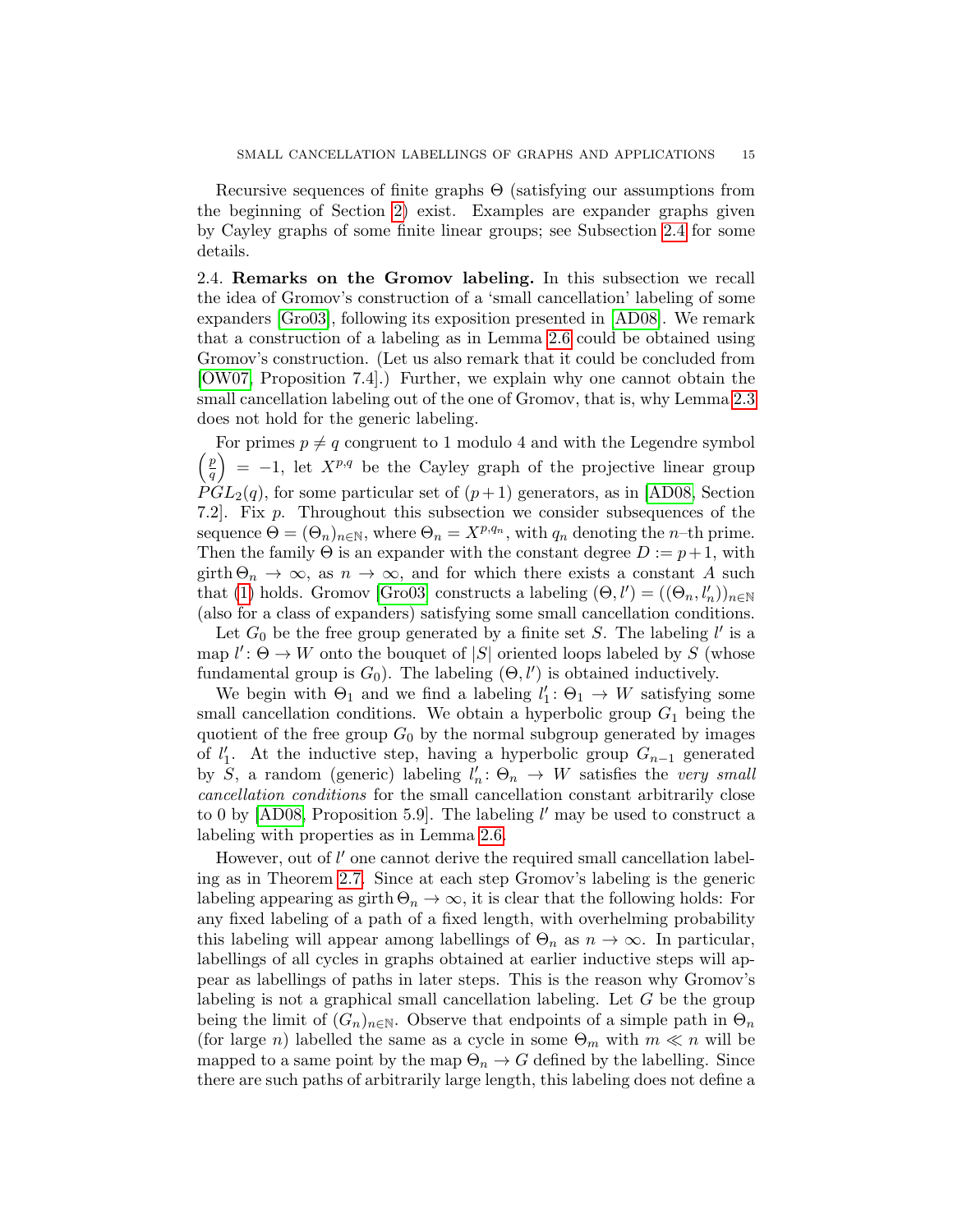coarse embedding of  $\Theta$  into  $G$ . There is only a weak embedding or, stronger, a map  $f: \Theta \to G$  satisfying the following condition: for  $x, y \in \Theta_n$  one has  $d_G(f(x), f(y)) \geq B d_{\Theta}(x, y) - c_n$ , where B is a universal constant, and additive constants  $c_n > 0$  grow to infinity with  $n \to \infty$ ; see [\[Gro03,](#page-29-0) Section 4.8] and [\[AD08,](#page-28-0) Theorem 7.7].

## 3. GROUPS WITH  $\Theta$  in Cayley graphs

<span id="page-15-0"></span>In this section we construct groups, such that  $\Theta$  embeds isometrically into their Cayley graphs – this means that the vertex set of every connected component  $\Theta_n$  embeds isometrically. The groups are defined by *graphical* small cancellation presentations. The graphical small cancellation theory is a straightforward generalization of the classical small cancellation theory – see e.g. the book by Lyndon and Schupp [\[LS77\]](#page-29-20) for the exposition of the latter. The introduction of the graphical theory is attributed to Gromov [\[Gro03\]](#page-29-0), but the methods had appeared implicitly before e.g. in the work of Rips and Segev [\[RS87\]](#page-29-21). In order to apply small cancellation we use the sequence  $\Theta$  as follows. Let  $\Gamma$  be a finite graph and let  $(\varphi_n : \Theta_n \to \Gamma)_{n \in \mathbb{N}}$  be a family of local isometries of graphs. They form a graphical presentation

<span id="page-15-1"></span>
$$
\langle \Gamma | \Theta \rangle,
$$

defining a group  $G := \pi_1(\Gamma)/\langle\langle\varphi_*(\pi_1(\Theta_n))_{n\in\mathbb{N}}\rangle\rangle$ . In our case we choose Γ to be a bouquet of loops with local isometries  $\varphi_n$  corresponding to the labellings  $m_n$ . Each loop in the bouquet corresponds to one generator of  $G$ .

<span id="page-15-2"></span>3.1.  $C'(\lambda)$ -small cancellation complexes. This subsection follows closely [\[AO14,](#page-28-4) Section 2]. Here we describe the spaces that we will work with further. Let  $(\varphi_i : r_i \to X^{(1)})_{i \in \mathbb{N}}$  be a family of local isometries of finite graphs  $r_i$ . We will call these finite graphs *relators*. The *cone* over the relator  $r_i$  is the quotient space cone  $r_i := (r_i \times [0,1]) / \{(x,1) \sim (y,1)\}\.$  The main object of our study in this section is the coned-off space:

$$
X := X^{(1)} \cup_{(\varphi_i)} \bigcup_{i \in \mathbb{N}} \text{cone } r_i,
$$

where  $\varphi_i$  is the map  $r_i \times \{0\} \to X^{(1)}$ . We assume that X is simply connected. The space  $X$  has a natural structure of a CW complex and we call  $X$  a 'complex'. If not specified otherwise, we consider the path metric, denoted by  $d(\cdot, \cdot)$ , defined on the 0–skeleton  $X^{(0)}$  of X by (combinatorial) paths in the 1–skeleton  $X^{(1)}$ . Geodesics are the shortest paths in  $X^{(1)}$  for this metric. (In other words, a geodesic between vertices  $p, q \in X^{(0)}$  is a shortest sequence  $p_0 := p, p_1, \ldots, p_k := q$  of vertices such that  $p_i$  and  $p_{i+1}$  are connected by an edge in  $X^{(1)}$ .)

A path in X is a locally injective simplicial map  $p \to X$  from a graph p homeomorphic to a segment. A path  $p \to X$  is a *piece* if there are relators  $r_i, r_j$  such that  $p \to X$  factors as  $p \to r_i \xrightarrow{\varphi_i} X$  and as  $p \to r_j \xrightarrow{\varphi_j} X$ ,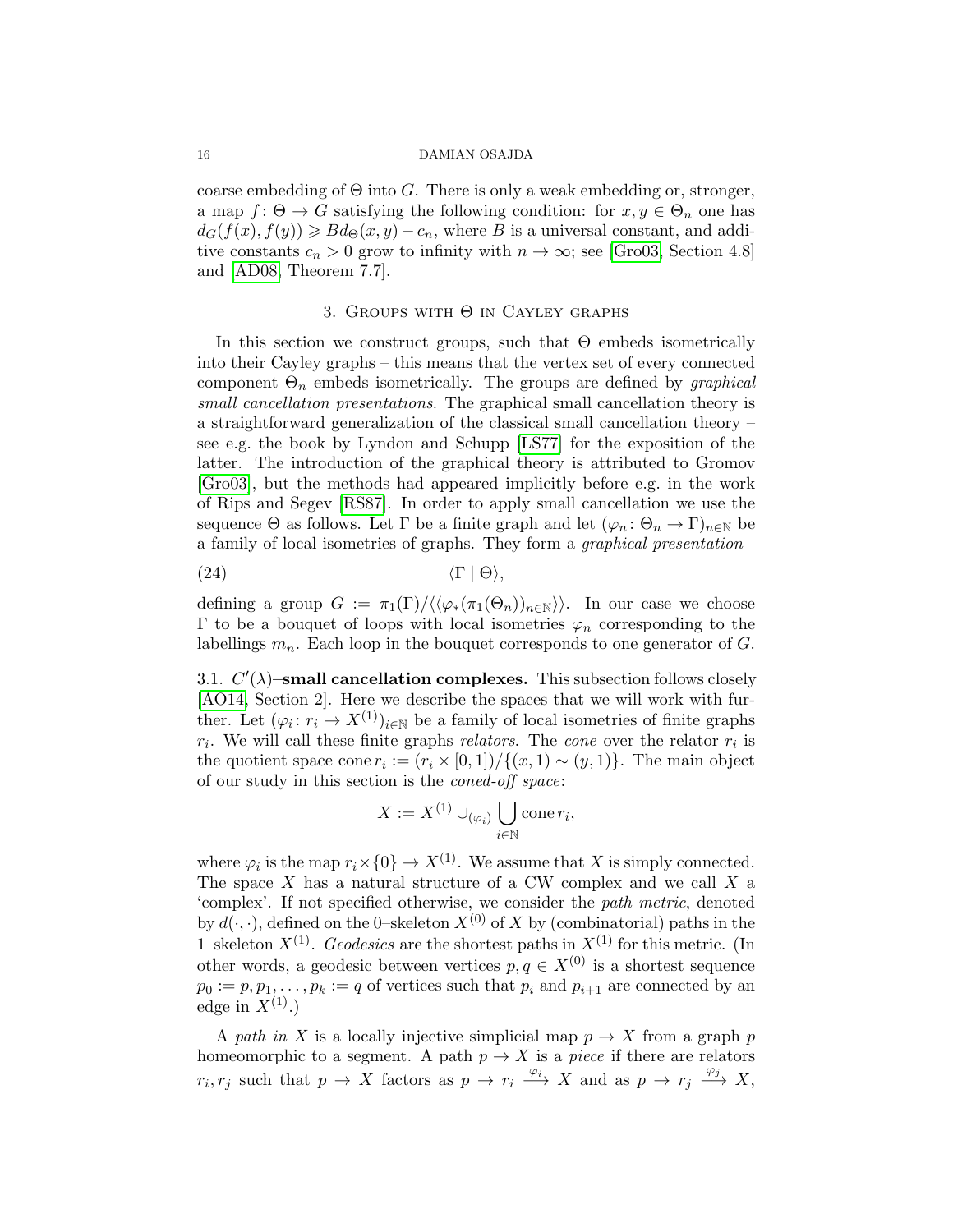but there is no isomorphism  $r_i \rightarrow r_j$  that makes the following diagram commutative.



This means that  $p$  occurs in  $r_i$  and  $r_j$  in two essentially distinct ways.

For  $\lambda \in (0,1)$ , we say that the complex X satisfies the  $C'(\lambda)$ -small cancellation condition (or that X is a  $C'(\lambda)$ -complex) if every piece  $p \to X$ factorizing through  $p \to r_i \xrightarrow{\varphi_i} X$  has length (that is, the number of edges in p) strictly less than  $\lambda$  girth  $r_i$ .

For a given graphical presentation  $\langle \Gamma | \Theta \rangle$ , we define an associated complex  $X$  as follows. The *coned-off space* is obtained by gluing, using the (labeling) maps  $\Theta_n \to \Gamma$ , cones over graphs  $\Theta_n$  to  $\Gamma$ . The fundamental group of this space is G. The Cayley graph of  $\langle \Gamma | \Theta \rangle$  is the 1–skeleton  $X^{\prime(1)}$  of the universal cover X' of the coned-off space. We define maps  $\varphi'_i: r_i \to X^{(1)}$  as lifts of the maps  $\Theta_n \to \Gamma$ . In particular, the graphs  $r_i$ are copies of graphs  $\Theta_n$ , for various n. Finally, we define X as the quotient complex of X' where we identify the cones attached by  $\varphi_i': r_i \to X'^{(1)}$  and  $\varphi'_j: r_j \to X'^{(1)}$  when there is an isomorphism of labeled (by the labeling in-

duced by  $\Theta_n \to \Gamma$ ) graphs  $r_i \to r_j$  such that  $\varphi'_i$  factors as  $r_i \to r_j \xrightarrow{\varphi'_j} X'^{(1)}$ . The maps  $\varphi_i : r_i \to X$  are the compositions of the maps  $\varphi'_i$  with the quotient map  $X' \to X$ . If the complex X is a  $C'(\lambda)$ -complex then we call the presentation  $\langle \Gamma | \Theta \rangle$  a graphical  $C'(\lambda)$ –small cancellation presentation.

The following lemma attributed to Gromov is crucial for our results.

<span id="page-16-0"></span>**Lemma 3.1** ([\[Oll06,](#page-29-3) Theorem 1] and [\[Gru15,](#page-29-22) 5.10]). For the Cayley graph  $X^{(1)}$  of a graphical  $C'(1/6)$ -small cancellation presentation  $\langle \Gamma | \Theta \rangle$  the maps  $\varphi_i \colon r_i \to X^{(1)}$  are isometric embeddings.

3.2. The groups. In this section we use the labeling  $(\Theta, m)$  as in Theo-rem [2.7,](#page-13-1) obtained for  $\lambda \leq 1/24$ .

<span id="page-16-1"></span>**Theorem 3.2** (Groups containing  $\Theta$ ). Let G be the group defined by the graphical presentation  $\langle \Gamma | \Theta \rangle$ , where the local isometries  $\Theta_n \to \Gamma$  are defined by labellings  $m_n$ . Then each  $\Theta_n$  embeds isometrically into the Cayley graph of G given by  $\langle \Gamma | \Theta \rangle$ .

*Proof.* By Lemma [2.7,](#page-13-1) the complex X associated with  $\langle \Gamma | \Theta \rangle$  satisfies the  $C'(\lambda)$ -small cancellation condition. By Lemma [3.1,](#page-16-0) every  $r_i$  embeds isometrically into  $X^{(1)}$ . . В последните последните под се при последните последните под се при последните под се при последните под се<br>В последните под се при последните под се при последните под се при последните под се при последните под се пр

In the following subsections we study more specific applications of Theorem [3.2.](#page-16-1)

3.2.1. Groups containing expanders. Expanders do not admit coarse embeddings into Hilbert spaces [\[Mat97\]](#page-29-23). It follows from [\[HLS02,](#page-29-17) Section 7] that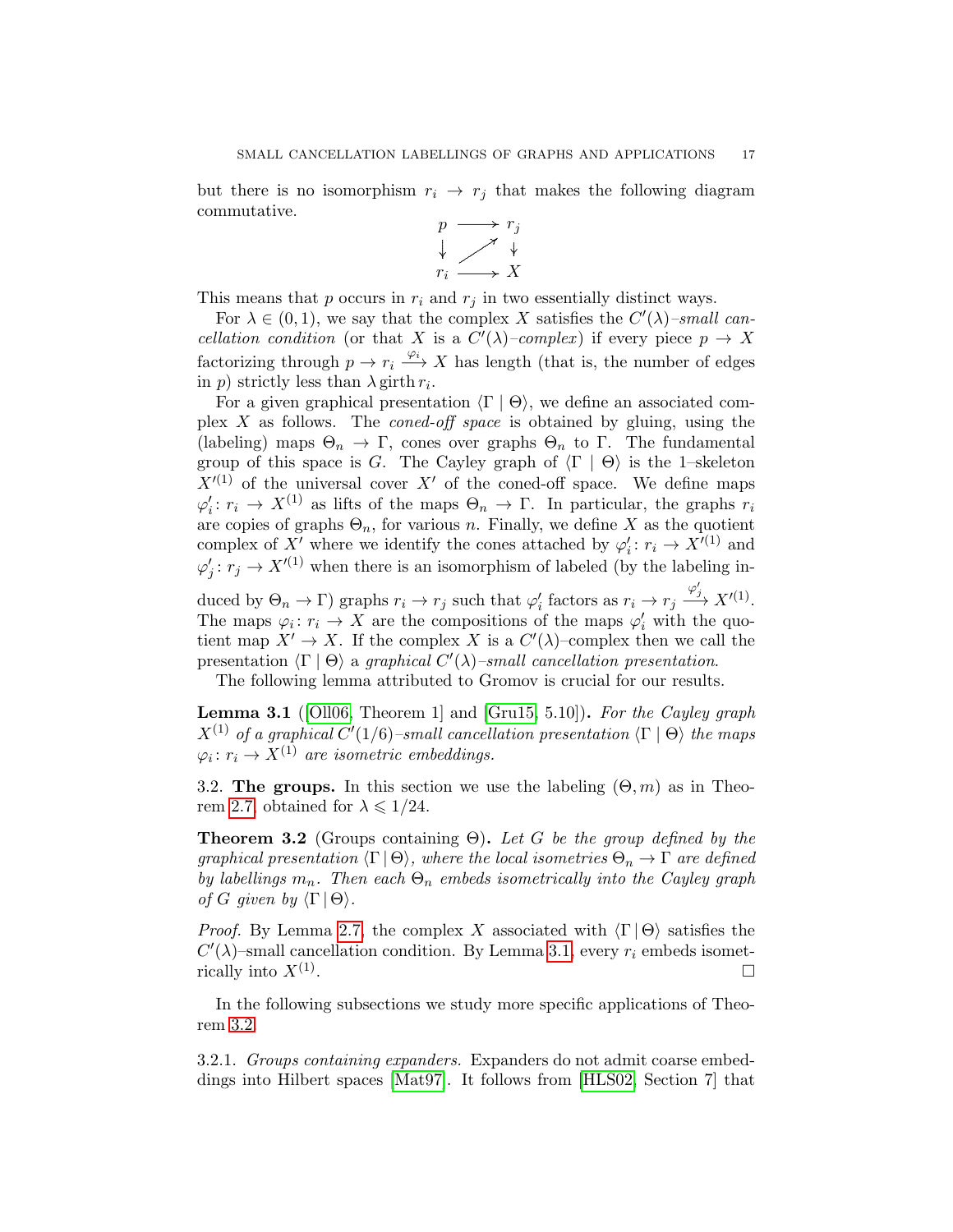groups containing coarsely expanders do not satisfy the Baum-Connes conjecture with coefficients. The following is a direct consequence of the results above and Theorem [3.2.](#page-16-1)

<span id="page-17-0"></span>Corollary 3.3. If  $\Theta$  is an expanding sequence of graphs then the group  $\langle \Gamma | \Theta \rangle$  is not coarsely embeddable into a Hilbert space, and it does not satisfy the Baum-Connes conjecture with coefficients.

The next result has been proved in [\[WY12\]](#page-30-3) for groups with coarsely embedded expanders. As explained in Subsection [2.4,](#page-14-0) for Gromov's monster only the weak embedding is established. Therefore, our construction provides the first examples of groups, for which the conclusion of the following corollary holds.

<span id="page-17-1"></span>**Corollary 3.4** ( $[WY12, Corollary 1.7]$  $[WY12, Corollary 1.7]$ ). Let G be a group defined by the graphical presentation  $\langle \Gamma | \Theta \rangle$ , where the local isometries  $\Theta_n \to \Gamma$  are defined by labellings  $m_n$ , and where  $\Theta$  is the sequence of expanding graphs with growing girth. Let X be the image of the isometric embedding of  $\Theta$  into the Cayley graph Y of G. For each  $n \in \mathbb{N}$ , let  $X_n = \{y \in Y | d_Y(y, X) \leq n\}$ . Let  $A_n = l^{\infty}(X_n, \mathcal{K})$  and  $A = \lim_{n \to \infty} l^{\infty}(X_n, \mathcal{K})$ , where K is the algebra of compact operators on a given infinite dimensional separable Hilbert space. Then the right action of G on Y gives A the structure of a  $G-C^*$ -algebra and:

- (1) the Baum-Connes assembly map for  $G$  with coefficients in  $A$  is injective;
- (2) the Baum-Connes assembly map for G with coefficients in A is not surjective;
- (3) the maximal Baum-Connes assembly map for G with coefficients in A is an isomorphism.

Similarly, the existence of groups with coarsely embedded expanders is crucial for [\[BGW16,](#page-28-10) Section 7].

<span id="page-17-3"></span>3.2.2. Exotic aspherical manifolds. Sapir [\[Sap14\]](#page-29-18) developed a technique of embedding groups with combinatorially aspherical recursive presentation complexes into groups with finite combinatorially aspherical presentation complexes. The presentation [\(24\)](#page-15-1) defined by the labeling  $(\Theta, m)$  from Theorem [2.7](#page-13-1) is aspherical; see e.g. [\[Oll06\]](#page-29-3). It is also recursive – the brute force algorithm can be used to find the labeling  $(\Theta, m)$  – see Remark [2.8.](#page-13-3) By embedding the group  $\langle \Gamma | \Theta \rangle$  from Corollary [3.3](#page-17-0) into a finitely presented group we obtain the first examples of such groups coarsely containing expanders. Therefore, using Sapir's techniques and Theorem [3.2](#page-16-1) we obtain the first examples of manifolds as follows.

<span id="page-17-2"></span>Corollary 3.5. There exist closed aspherical manifolds of dimension 4 and higher whose fundamental groups contain coarsely embedded expanders.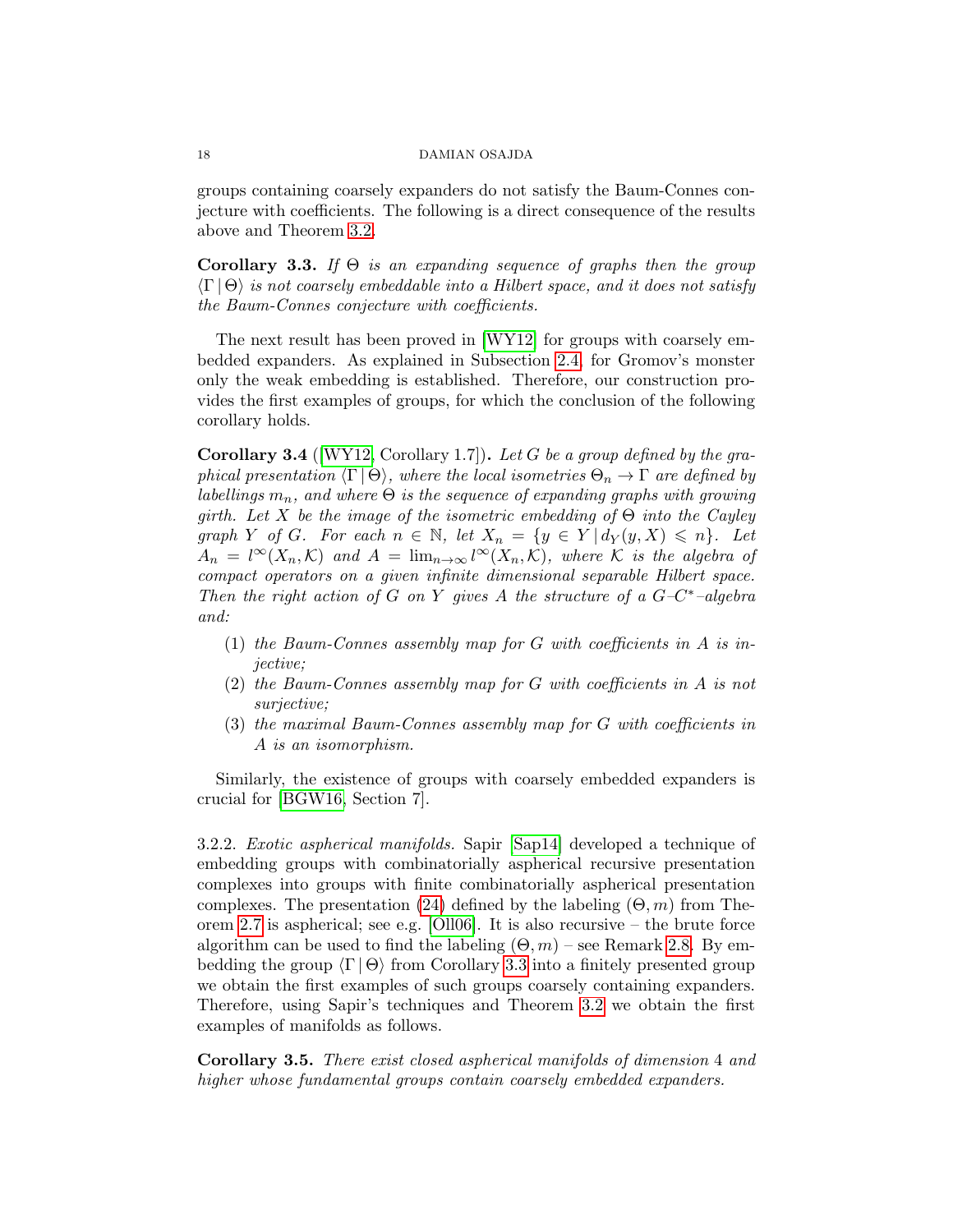# 4. Walls

<span id="page-18-0"></span>In this section and in the next Section [5](#page-19-0) we develop a theory that will allow us in Section [6](#page-24-1) to show that the group we construct there acts properly on a space with walls. We use here the notation from Section [3.1](#page-15-2) concerning  $C'(\lambda)$ -complexes. The current section is very similar to [\[AO14,](#page-28-4) Section 3].

Recall, that for a set Y and a family  $W$  of partitions (called walls) of Y into two parts, the pair  $(Y, W)$  is called a *space with walls* [\[HP98\]](#page-29-12) if the following holds. For every two distinct points  $x, y \in Y$  the number of walls separating x from y (called the wall pseudo-metric), denoted by  $d_W(x, y)$ , is finite.

In this section, following the method of Wise [\[Wis\]](#page-30-4) (see also [\[Wis12\]](#page-30-5)), we equip the 0-skeleton of a  $C'(\lambda)$ -complex with the structure of space with walls. To be able to do it we have to make some assumptions on relators.

A wall in a graph  $\Gamma$  is a collection w of edges such that removing all open edges of w decomposes  $\Gamma$  in exactly two connected components. We call  $\Gamma$  a graph with walls, if every edge belongs to a unique wall. This is a temporary abuse of notations with respect to 'walls' defined as above, which will be justified later.

If not stated otherwise, we assume that for a  $C'(1/24)$ -complex X associated to a graphical presentation as explained in Subsection [3.1,](#page-15-2) with given relators  $r_i$ , each graph  $r_i$  is a graph with walls. In the current section and in the following Section [5,](#page-19-0) using Lemma [3.1,](#page-16-0) we treat the relators  $r_i$ as isometric subgraphs of  $X$ . This slight abuse of notation should not lead to confusion. Following [\[Wis,](#page-30-4) Section 5], we define walls in  $X^{(1)}$  as follows: Two edges are in the same wall if they are in the same wall in some relator  $r_i$ . This relation is then extended to an equivalence relation on the set of all edges of X. In particular, every edge is contained in a wall (possibly consisting of only that edge).

In general, the above definition may not result in walls for  $X^{(0)}$ . We require some further assumptions on walls in relators, which are formulated below.

<span id="page-18-1"></span>**Definition 4.1** (( $\beta$ ,  $\Phi$ )–separation). For  $\beta \in (0, 1/2]$  and a homeomorphism  $\Phi: [0, +\infty) \to [0, +\infty)$ , a graph r with walls satisfies the  $(\beta, \Phi)$ –separation property if the following two conditions hold:

 $\beta$ -condition: for every two edges e, e' in r belonging to the same wall we have

$$
d(e, e') + 1 \geq \beta \text{ girth } r.
$$

 $\Phi$ -condition: for every geodesic  $\gamma$  in r, the number of edges in  $\gamma$  whose walls have only one edge in common with  $\gamma$  (and thus, in particular, separate the end-points of  $\gamma$ ) is at least  $\Phi(|\gamma|)$ .

A complex X satisfies the  $(\beta, \Phi)$ –separation property if every its relator does so.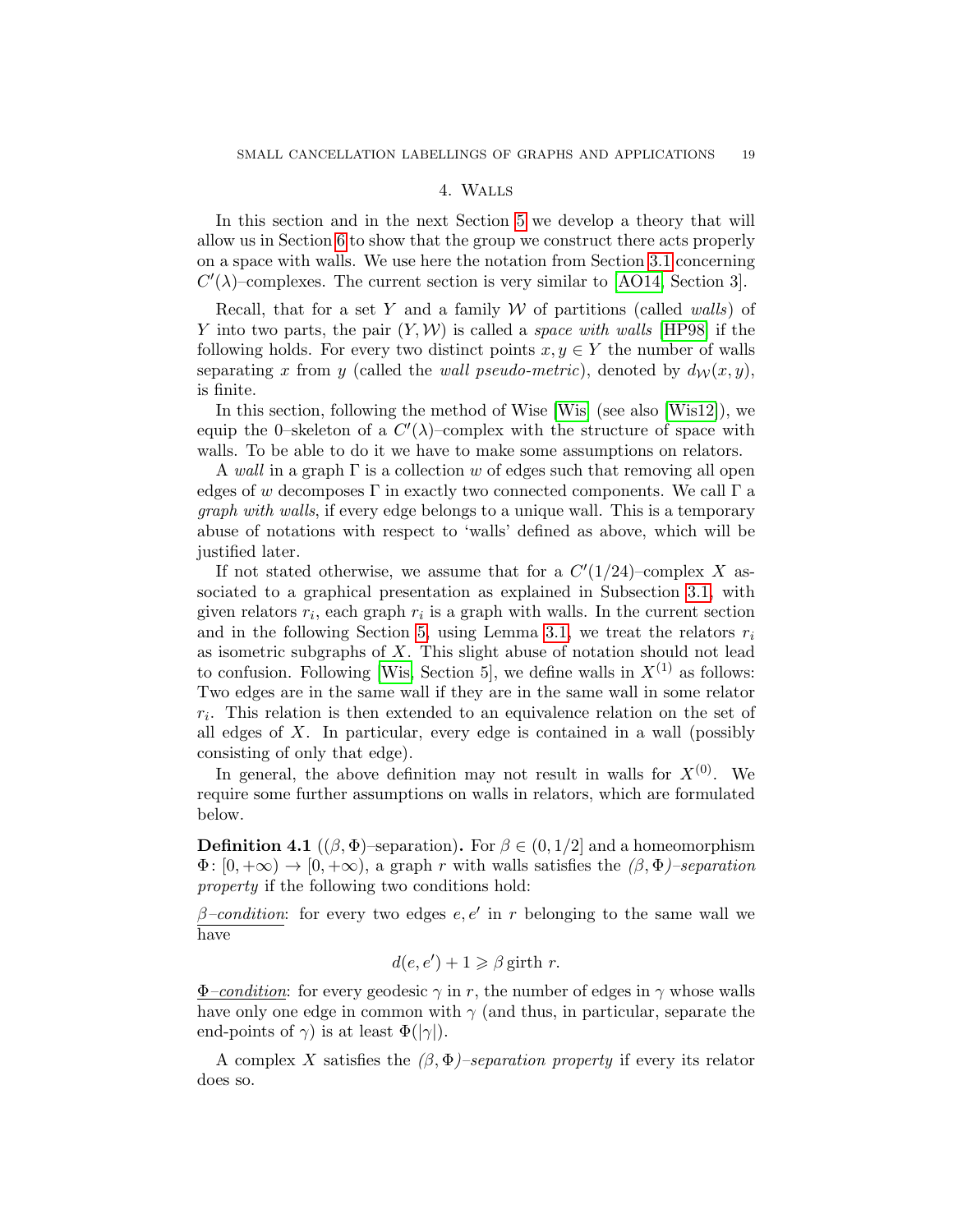<span id="page-19-1"></span>**Proposition 4.1** ([\[AO14,](#page-28-4) Lemma 3.3]). For every  $\beta \in (0, 1/2]$  there exists  $\lambda \leq 1/24$ , such that for every  $C'(\lambda)$ -complex X satisfying the  $\beta$ -condition the following holds. Removing all open edges from a given wall decomposes  $X^{(1)}$  into exactly two connected components. The family of the corresponding partitions induced on  $X^{(0)}$  defines the structure of a space with walls  $(X^{(0)}, W)$ .

In what follows we assume that a  $C'(\lambda)$ -complex X is as in the proposition. We recall further results on  $(X^{(0)}, W)$  that will be extensively used in Section [5.](#page-19-0)

For a wall w, its hypergraph  $\Gamma_w$  is a graph defined as follows (see [\[Wis,](#page-30-4) Definition 5.18] and [\[Wis04\]](#page-30-6)). There are two types of vertices in  $\Gamma_w$  (see e.g. Figure [6\)](#page-20-0):

- edge-vertices correspond to edges in  $w$ ,
- *relator-vertices* correspond to relators containing edges in w.

An edge in  $\Gamma_w$  connects an edge-vertex to a relator-vertex whenever the corresponding relator contains the given edge.

The hypercarrier of a wall w is the 1–skeleton of the subcomplex of X consisting of all relators containing edges in w or of a single edge e if  $w = \{e\}.$ The following theorem recalls the most important facts concerning walls; see [\[AO14,](#page-28-4) Subection 3.3].

<span id="page-19-2"></span>**Theorem 4.2.** Each hypergraph is a tree. Relators and hypercarriers are convex subcomplexes of  $X^{(1)}$ .

Observe that if edges  $e, e'$  are in the same relator r and, moreover, they belong to the same wall in  $X^{(1)}$  then e, e' belong to the same wall in r (for the initial wallspace structure on  $r$ ).

# 5. Proper lacunary walling

<span id="page-19-0"></span>In this section we introduce the condition of proper lacunary walling (see Definition [5.1\)](#page-20-1), and we show that for complexes satisfying this condition the wall pseudo-metric is proper; see Theorem 3 in Introduction and Theorem [5.6](#page-24-0) below. We follow the notation from Section [3.1](#page-15-2) and Section [4.](#page-18-0) The section is based on [\[AO14,](#page-28-4) Section 4]. Note however that whereas the proper lacunary walling condition from the current paper is weaker than the corresponding lacunary walling condition from [\[AO14\]](#page-28-4), consequences of the former are also weaker: We obtain properness of the wall pseudo-metric, and in [\[AO14\]](#page-28-4) a linear separation property is established. Unfortunately, we are not able to use the lacunary walling condition from [\[AO14\]](#page-28-4) to construct corresponding groups (and we believe it may be not possible). Therefore, for the sake of the constructions in this article we introduced the proper lacunary walling conditions studied further in this section. Note also that the notions used here may be sometimes quite different from the ones used in [\[AO14\]](#page-28-4), hence we have to provide new proofs of corresponding results.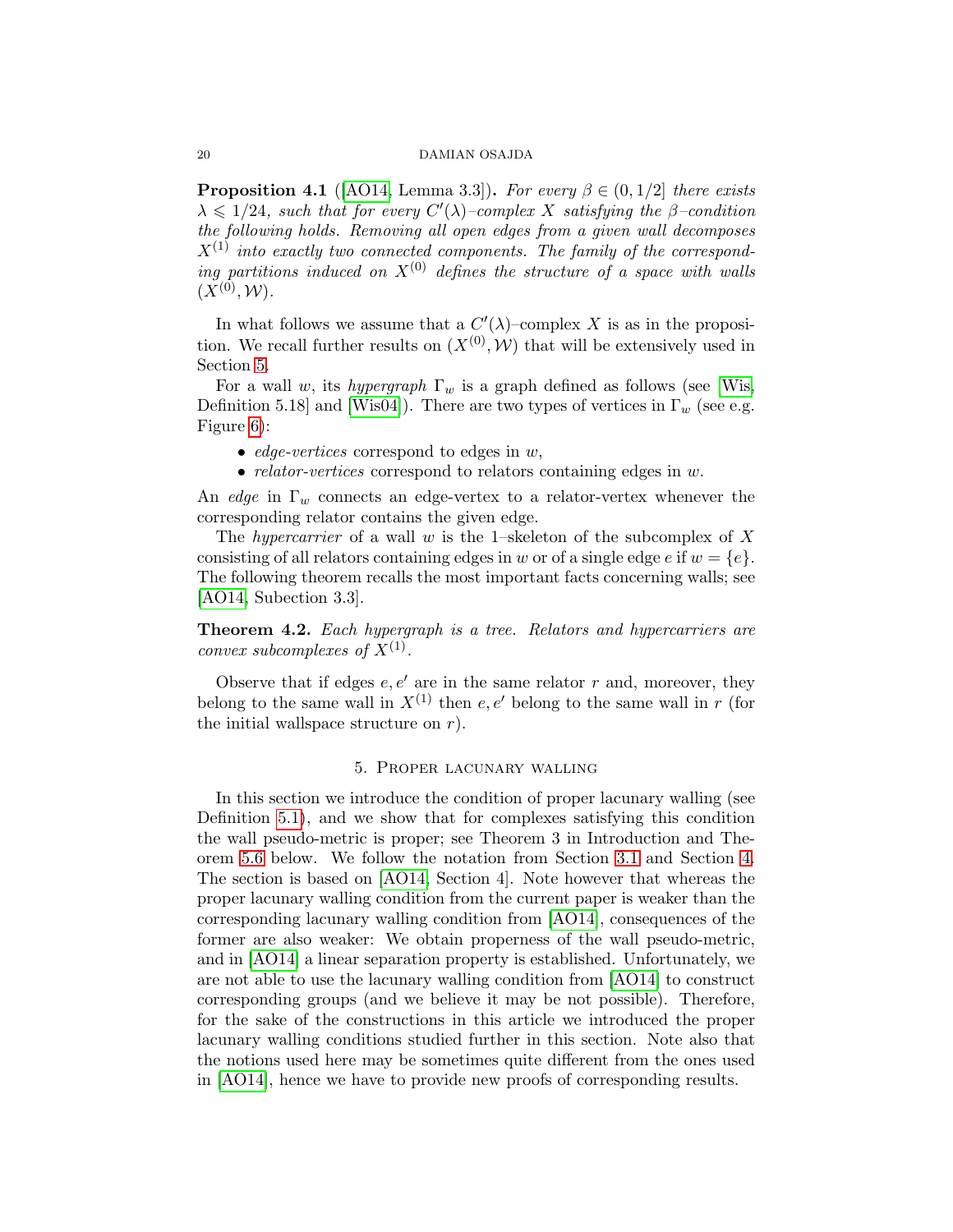For a relator r and a vertex  $v \in r$ , let  $P_v(r)$  denote the number of edges in  $\bigcup_{r'} r \cap r'$ , where r' varies through all relators  $r' \neq r$  containing v. Let  $P(r)$  denote the maximal number among  $P_v(r)$  for  $v \in r$ .

<span id="page-20-1"></span>**Definition 5.1** (Proper lacunary walling). Let  $\beta \in (0, 1/2]$ , and let D be a natural number larger than 1. Let  $0 < \lambda < \beta/2$  be as in Proposition [4.1](#page-19-1) (that is, such that  $(X^{(0)}, W)$  is a space with walls). Let  $\Phi, \Omega, \Delta \colon [0, +\infty) \to$  $[0, +\infty)$  be homeomorphisms. We say that X satisfies the proper lacunary walling condition if:

- $X^{(1)}$  has degree bounded by D;
- (Small cancellation) X satisfies the  $C'(\lambda)$ -condition;
- (Separation) X satisfies the  $(\beta, \Phi)$ -separation property;
- (Lacunarity)  $\Phi((\beta \lambda) \text{ girth } r_i) 4 P(r_i) \ge \Omega(\text{ girth } r_i);$
- (Large girth) girth  $r_i \geq \Delta(\text{diam } r_i)$ .

# For the rest of this section we assume that the complex  $X$  satifies the proper lacunary walling condition from Definition [5.1](#page-20-1) with parameters  $\beta$ ,  $D$ ,  $\lambda$ ,  $\Phi$ ,  $\Omega$ ,  $\Delta$ .

It is clear that  $d_{\mathcal{W}}(p,q) \leq d(p,q)$ . The rest of this section is devoted to bounding the wall pseudo-metric  $d_W$  from below. Let  $\gamma$  be a geodesic in X (that is, in its 1–skeleton  $X^{(1)}$ ) with endpoints p, q. Let  $A(\gamma)$  denote the set of edges in  $\gamma$  whose walls meet  $\gamma$  in only one edge (in particular such walls separate p from q). Clearly  $d_{\mathcal{W}}(p,q) \geq |A(\gamma)|$ . We thus estimate  $d_{\mathcal{W}}(p,q)$ by closely studying the set  $A(\gamma)$ . The estimate is first provided locally (in Subsection [5.1](#page-21-0) below) and then we use the local bounds to obtain a global one. In what follows, by  $E(Y)$  we denote the set of edges of a subcomplex  $Y \subseteq X$ .

We begin with an auxiliary lemma. Let  $r$  be a relator. Since, by Theo-rem [4.2,](#page-19-2) r is convex in X, its intersection with  $\gamma$  is an interval  $p'q'$ , with  $p'$ lying closer to p; see Figure [6.](#page-20-0) Consider the set C of edges  $e$  in  $p'q'$ , whose



<span id="page-20-0"></span>Figure 6. Lemma [5.1.](#page-21-1)

walls w meet  $\gamma$  at least twice and, moreover, have the following properties. Let  $e' \in w$  (considered as an edge-vertex in the hypergraph  $\Gamma_w$  of the wall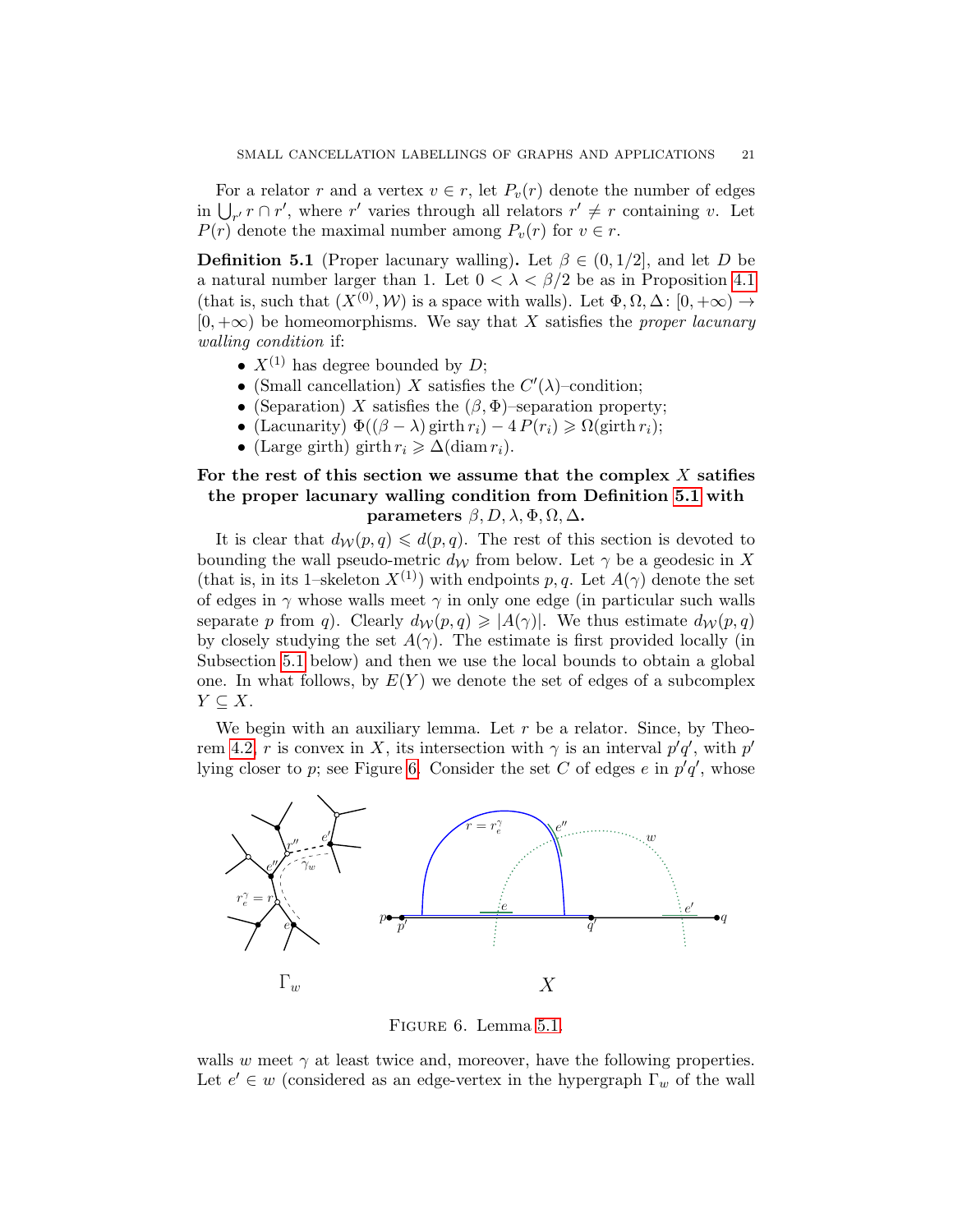w) be a closest vertex to e in  $\Gamma_w$ , among edges of w lying on  $\gamma$ . In the hypergraph  $\Gamma_w$  of the wall w, which is a tree by Theorem [4.2,](#page-19-2) consider the unique geodesic  $\gamma_w$  between vertices e and e'. We assume that there are at least two distinct relator-vertices on  $\gamma_w$ , one of them being r.

<span id="page-21-1"></span>**Lemma 5.1.** In the situation as above we have  $|C| \leq 2P(r)$ .

Proof. The proof is basically the same as the one of [\[AO14,](#page-28-4) Lemma 4.2]. Since we need to express the statement in a slightly different way we recall the proof for completeness. Suppose that q' lies between e and e' (on  $\gamma$ ). Let  $e'' \neq e$  be the edge-vertex on  $\gamma_w$  adjacent to r and, subsequently, let  $r'' \neq r$  be the relator-vertex on  $\gamma_w$  adjacent to  $e''$  — see Figure [6.](#page-20-0) By convexity and the tree-like structure of the hypercarrier of  $w$  containing e and e' (see Theorem [4.2\)](#page-19-2) we have that  $q' \in r''$ . Since  $r \cap r''$  contains both  $e''$  and  $q'$ , we have that the number of edges  $e''$  as above is at most  $P(r)$ . The same number bounds the quantity of the corresponding walls. By our assumptions, every such wall contains only one edge in  $p'q'$ . Thus, the number of edges e as above is at most  $P(r)$ . Taking into account the situation when  $p'$  lies between  $e$  and  $e'$  we have  $|C| \leq 2P(r)$ .

<span id="page-21-0"></span>5.1. Local estimate on  $|A(\gamma)|$ . For a local estimate we need to define neighborhoods  $N_e^{\gamma}$  – *relator neighborhoods in*  $\gamma$  – one for every edge e in  $\gamma$ , for which the number  $|E(N_e^{\gamma}) \cap A(\gamma)|$  of edges can be bounded from below.

For a given edge  $e$  of  $\gamma$  we define a corresponding relator neighborhood  $N_e^{\gamma}$  as follows. If  $e \in A(\gamma)$  then  $N_e^{\gamma} = \{e\}$ . Otherwise, we proceed in the way described below.

Since e is not in  $A(\gamma)$ , its wall w crosses  $\gamma$  in at least one more edge. In the wall w, choose an edge  $e' \subseteq \gamma$  being a closest edge-vertex to  $e \neq e'$  in the hypergraph  $\Gamma_w$  of the wall w. We consider separately the two following cases.

Case I: The edges  $e$  and  $e'$  do not lie in a common relator. In the hypergraph  $\Gamma_w$  of the wall w, which is a tree by Theorem [4.2,](#page-19-2) consider the geodesic  $\gamma_w$  between vertices e and e'. Let  $r_e^{\gamma}$  be the relator-vertex in  $\gamma_w$ adjacent to e. Let e'' be an edge-vertex in  $\gamma_w$  adjacent to  $r_e^{\gamma}$ . Consequently, let r'' be the other relator-vertex in  $\gamma_w$  adjacent to e''. The intersection of  $r_e^{\gamma}$  with  $\gamma$  is an interval  $p'q'$ . Assume without loss of generality, that q' lies between  $e$  and  $e'$ ; see Figure [6.](#page-20-0)

We define the relator neighborhood  $N_e^{\gamma}$  as the interval  $p'q' = r_e^{\gamma} \cap \gamma$ . The following lemma is the same as [\[AO14,](#page-28-4) Lemma 4.3].

# <span id="page-21-2"></span>Lemma 5.2.

$$
|E(N_e^{\gamma})| > (\beta - \lambda) \text{ girth } r_e^{\gamma}.
$$

Case II: The edges e and e' lie in a common relator  $r_e^{\gamma}$ . We may assume (exchanging  $e'$  if necessary) that  $e'$  is closest to  $e$  (in X) among edges in w lying in  $r_e^{\gamma} \cap \gamma$ .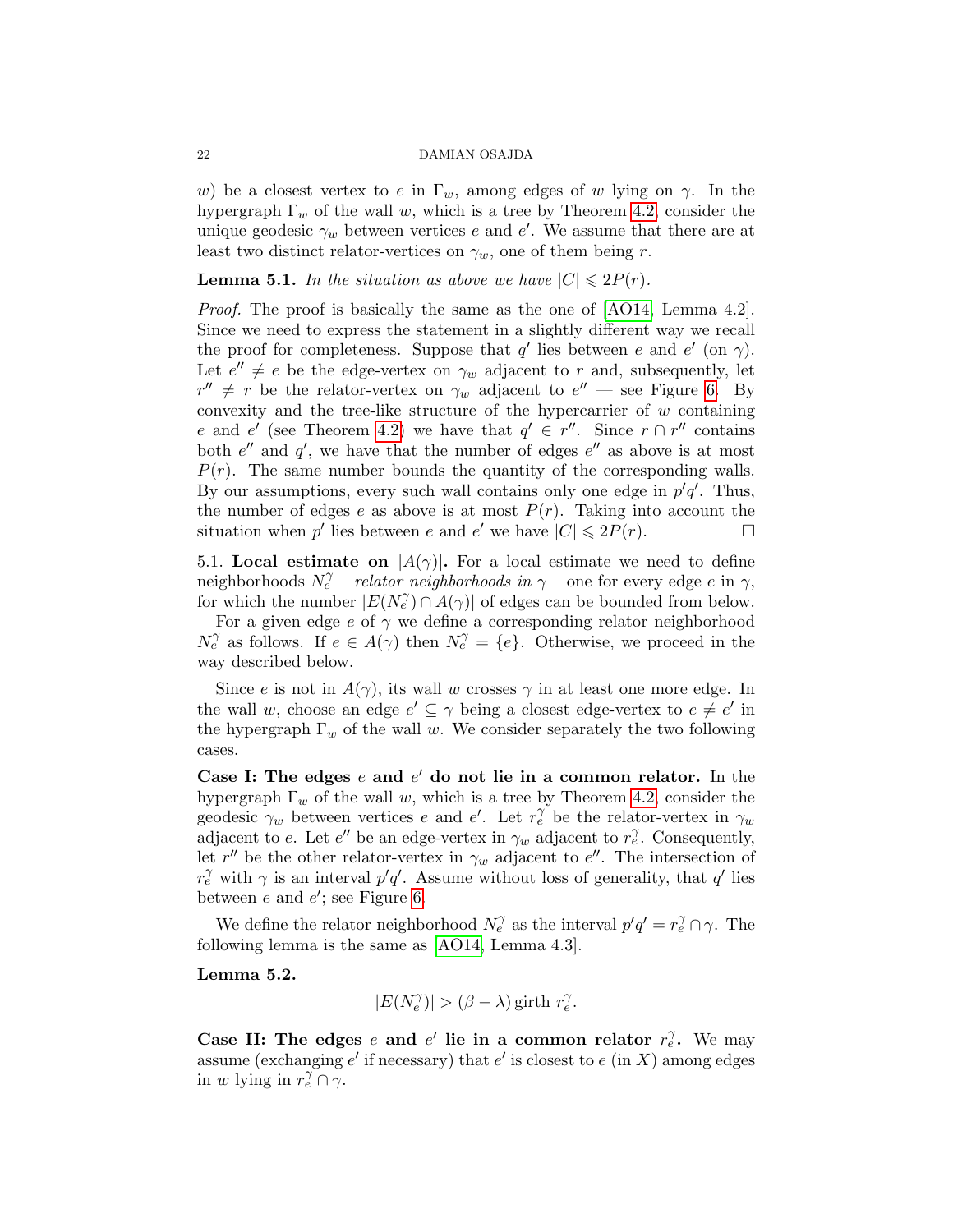The relator neighborhood  $N_{e}^{\gamma}$  is now defined as the interval  $p'q' = r_{e}^{\gamma} \cap \gamma$ . By the  $\beta$ –condition of the  $(\beta, \Phi)$ –separation property, we have

<span id="page-22-4"></span>(25) 
$$
|E(N_e^{\gamma})| \geq \beta \operatorname{girth} r_e^{\gamma}.
$$

In the following two lemmas we estimate the local density of  $A(\gamma)$  separately in the two cases. The lemmas correspond to, respectively, Lemma 4.4 and Lemma 4.5 from [\[AO14\]](#page-28-4).

<span id="page-22-0"></span>**Lemma 5.3** (Local density of  $A(\gamma)$  – Case I). The number of edges in  $N_e^{\gamma}$ , whose walls separate p from q is estimated as follows:

$$
|E(N_e^{\gamma}) \cap A(\gamma)| \geq \Phi((\beta - \lambda) \operatorname{girth} r_e^{\gamma}) - 4 P(r_e^{\gamma}).
$$

*Proof.* To estimate  $|E(N_e^{\gamma}) \cap A(\gamma)|$  we consider first a set B of edges in  $N_e^{\gamma}$ defined in the following way. An edge f belongs to B if its wall  $w_f$  has only one edge in common with  $N_e^{\gamma}$ . In particular,  $w_f$  separates p' from q'.

By the  $\Phi$ -condition from Definition [4.1,](#page-18-1) and by Lemma [5.2,](#page-21-2) we have

<span id="page-22-2"></span>(26) 
$$
|B| \geq \Phi(|E(N_e)|) \geq \Phi((\beta - \lambda) \operatorname{girth} r_e^{\gamma}).
$$

We estimate further the number of edges in  $A(\gamma) \cap B$ . To do this we explore the set of edges f in B outside  $A(\gamma)$ . We consider separately the two ways in which an edge f of B may fail to belong to  $A(\gamma)$  – these are studied in Cases: C and D below.

Since  $f \in B \setminus A(\gamma)$ , there exists another edge of the same wall  $w_f$  in  $\gamma$  outside  $r_e^{\gamma}$ . Let f' be a closest to f such edge-vertex in the hypergraph  $\Gamma_{w_f}$ . Denote by  $\gamma_{w_f}$  the geodesic in  $\Gamma_{w_f}$  between f and f'. Let  $r_f$  be the relator-vertex on  $\gamma_{w_f}$  adjacent to f.



<span id="page-22-1"></span>FIGURE 7. Lemma [5.3,](#page-22-0) Case  $I(C)$ .

(Case C):  $r_f = r_e^{\gamma}$ . Observe that then there are at least two distinct relatorvertices between f and f' on  $\gamma_{w_f}$ ; see Figure [7.](#page-22-1) The cardinality of the set C of such edges  $f$  is bounded, by Lemma [5.1,](#page-21-1) as follows:

<span id="page-22-3"></span>(27) 
$$
|C| \leq 2 P(r_e^{\gamma}).
$$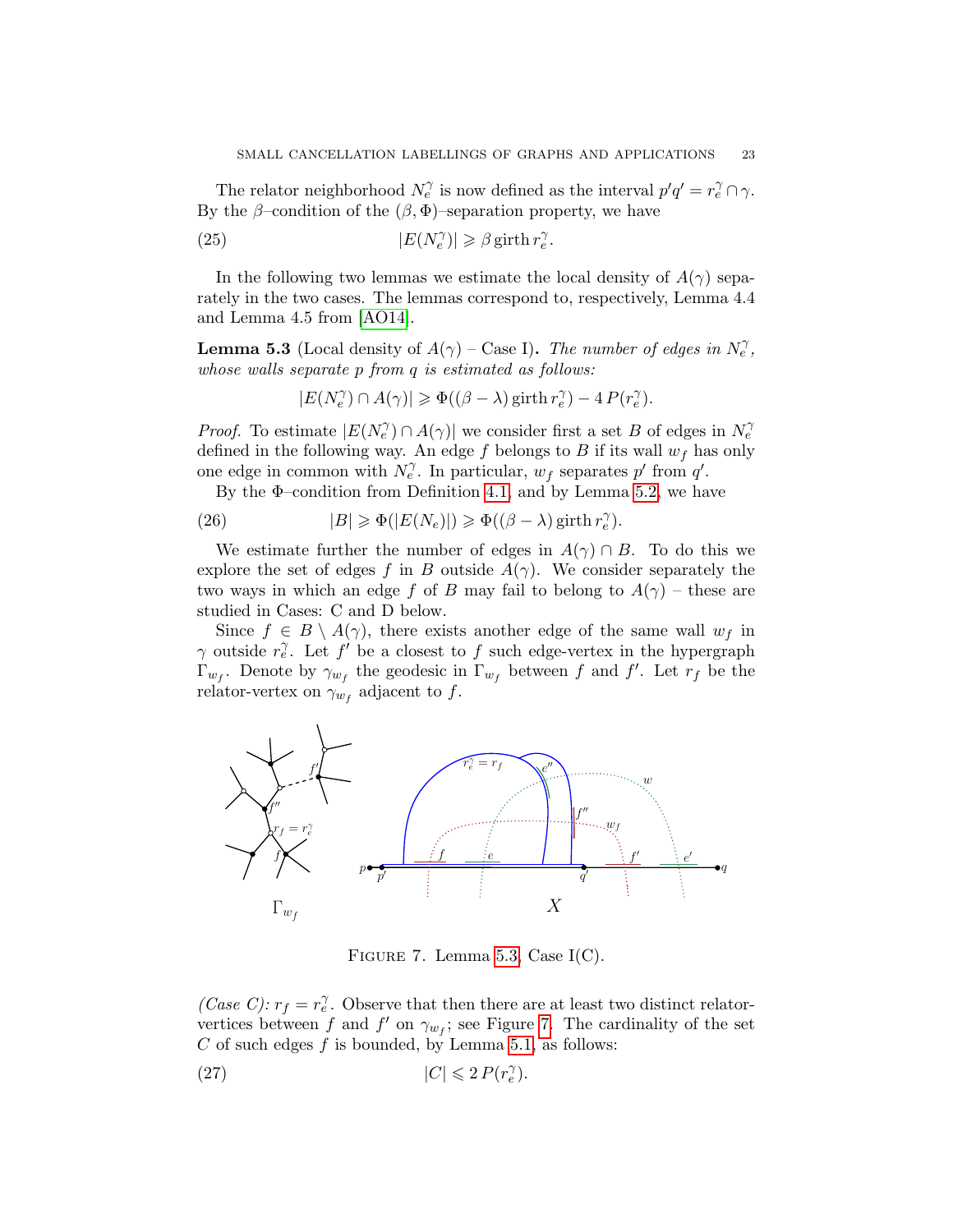(Case D):  $r_f \neq r_e^{\gamma}$ . Let the set of such edges f be denoted by D. Let  $r_f \cap \gamma = p''q''$ . We claim that  $p' \in p''q''$  or  $q' \in p''q''$ . Therefore

<span id="page-23-0"></span>(28) 
$$
|D| \leqslant 2 P(r_e^{\gamma}).
$$

To show the claim we proceed by contradiction. Suppose not – then  $p''q'' \subseteq p'q'.$  By Lemma [5.2](#page-21-2) we have then (treating  $r_f^{\gamma}$  as  $r_f^{\gamma}$  $\int_{f}^{\gamma}$   $|p''q''| >$  $(\beta - \lambda)$  girth  $r_f$ . However, by our choice of  $\beta$ , this contradicts the small cancellation condition.

Now we combine the cases C, and D, to obtain the following bound in Case I, see estimates  $(26)$ ,  $(27)$ , and  $(28)$  above.

$$
|E(N_e^{\gamma}) \cap A(\gamma)| \geq |B \cap A(\gamma)| \geq |B| - |C| - |D|
$$
  
\n
$$
\geq \Phi((\beta - \lambda) \text{ girth } r_e^{\gamma}) - 4 P(r_e^{\gamma}).
$$

<span id="page-23-1"></span>**Lemma 5.4** (Local density of  $A(\gamma)$  – Case II). The number of edges in  $N_e^{\gamma}$ , whose walls separate p from q is estimated as follows:

 $|E(N_e^\gamma) \cap A(\gamma)| \geqslant \Phi(\beta \text{ girth } r_e^\gamma) - 4\, P(r_e^\gamma).$ 

*Proof.* Again, let B be the set of edges f in  $N_e^{\gamma}$  such that their wall  $w_f$ intersects  $N_e^{\gamma}$  in exactly one edge. Then  $w_f$  separates p' and q'. As in Case I (see  $(26)$ ), by  $(25)$ , we have the following lower bound:

$$
|B|\geqslant \Phi(|E(N_e)|)\geqslant \Phi(\beta\,\text{girth}\, r_e^\gamma).
$$

We estimate again the number of edges f in  $B \setminus A(\gamma)$ . As in Case I (Lemma [5.3\)](#page-22-0), we consider separately two possibilities: C, D for such an edge f to fail belonging to  $A(\gamma)$ . The same considerations as in Case I lead to the estimates:

$$
\begin{split} |C|&\leqslant 2\,P(r_e^\gamma),\\ |D|\leqslant 2\,P(r_e^\gamma). \end{split}
$$

Combining all the inequalities above we get

$$
|E(N_e^{\gamma}) \cap A(\gamma)| \geq |B \cap A(\gamma)| \geq |B| - |C| - |D|
$$
  

$$
\geq \Phi(\beta \text{ girth } r_e^{\gamma}) - 4 P(r_e^{\gamma}).
$$

 $\Box$ 

 $\Box$ 

We are ready to combine all the previous estimates to obtain the final local estimate.

<span id="page-23-2"></span>**Lemma 5.5** (Local density of  $A(\gamma)$ ). For  $e \notin A(\gamma)$ , the number of edges in  $N_e^{\gamma}$  whose walls separate p from q is estimated as follows:

$$
|E(N_e^{\gamma}) \cap A(\gamma)| \geqslant \Omega(\text{girth } r_e^{\gamma}).
$$

Proof. We use the lacunarity condition from Definition [5.1,](#page-20-1) and Lemma [5.3](#page-22-0) or Lemma [5.4.](#page-23-1)  $\Box$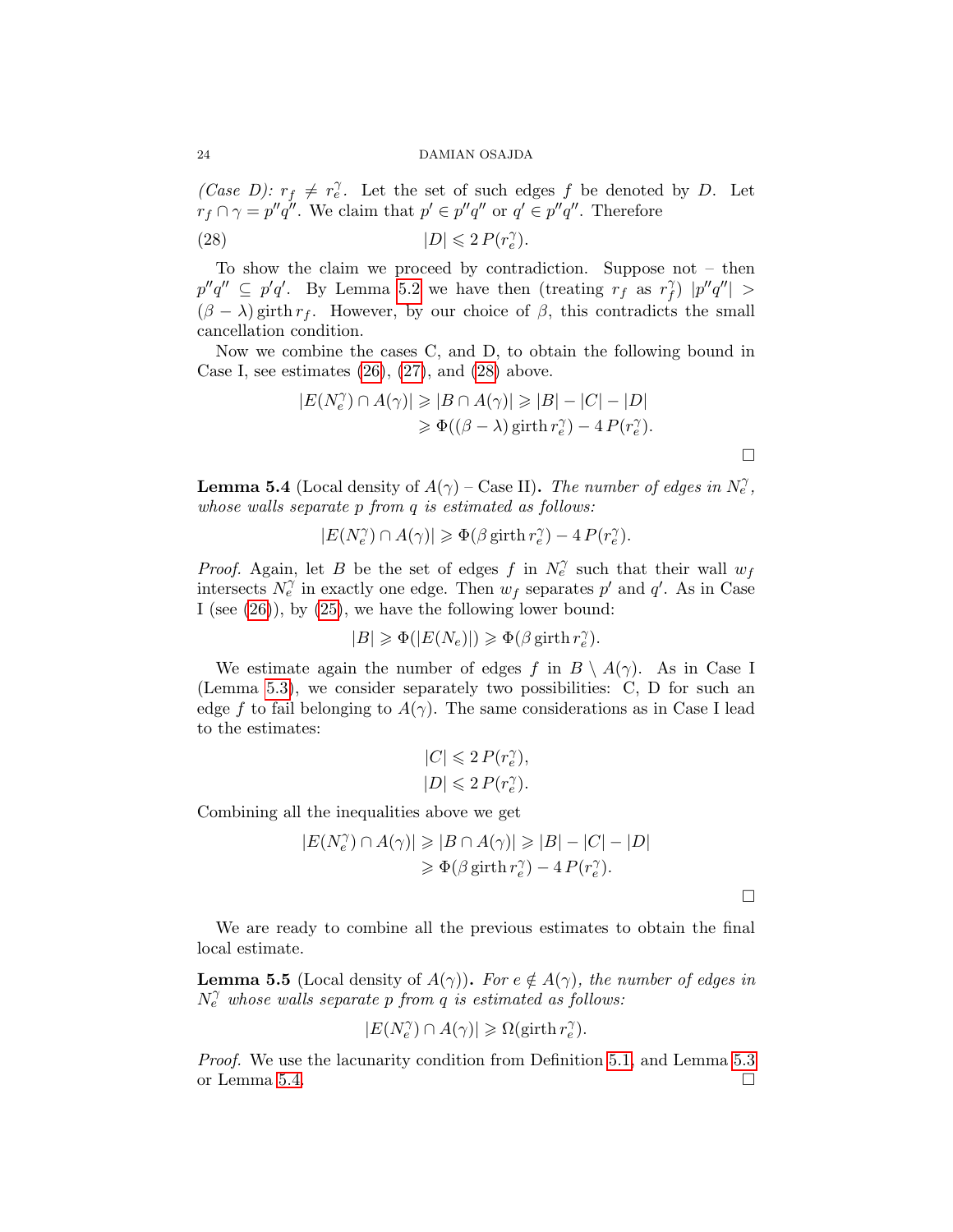5.2. Properness of the wall pseudo-metric. Using the local estimate on the density of  $A(\gamma)$  from Lemma [5.5,](#page-23-2) we now estimate the overall density of edges with walls separating  $p$  and  $q$ , thus obtaining the properness of the wall pseudo-metric  $d_{\mathcal{W}}$ .

<span id="page-24-0"></span>**Theorem 5.6** (Properness). There exists a homeomorphism  $\Psi: [0, +\infty) \rightarrow$  $[0, +\infty)$  such that

$$
d(p,q) \geq d_{\mathcal{W}}(p,q) \geqslant \Psi(d(p,q)).
$$

Proof. The left inequality is clear. Now we prove the right one. Define  $\Psi: [0, +\infty) \to [0, +\infty)$  as a homeomorphism such that  $\Psi(d) \leq \min{\{\sqrt{d}/2\}}$  $\Omega(\Delta(\sqrt{d}))$ . For given p, q, we denote  $d := d(p, q)$ . If  $d = 1$  then  $1 =$  $d_{\mathcal{W}}(p,q) \geqslant \Psi(d(p,q)) = \Psi(1)$ . Further we assume  $d \geqslant 2$ .

We work with the family  $\{N_e^{\gamma}\}_{e \subseteq \gamma}$  of relator neighborhoods, as defined in Subsection [5.1.](#page-21-0) We consider separately the following two cases.

(Case 1): There is and edge e in  $\gamma$  with  $|E(N_e^{\gamma})| \geq \sqrt{d}$ . Observe that then  $e \notin A(\gamma)$ . For such an edge e, by the large girth condition from Definition [5.1,](#page-20-1) we have

$$
\text{girth } r_e^{\gamma} \geqslant \Delta(\text{diam } r_e^{\gamma}) \geqslant \Delta(|E(N_e^{\gamma})|) \geqslant \Delta(\sqrt{d}),
$$

and thus, by Lemma [5.5,](#page-23-2) we obtain

<span id="page-24-2"></span>(29) 
$$
|A(\gamma)| \geqslant |A(\gamma) \cap E(N_e^{\gamma})| \geqslant \Omega(\text{girth } r_e^{\gamma}) \geqslant \Omega(\Delta(\sqrt{d})).
$$

(Case 2): For every edge e in  $\gamma$  we have  $|E(N_e^{\gamma})| < \sqrt{d}$ . Then, as in the proof of [\[AO15,](#page-28-9) Lemma 2.1] there is a family  $\{e_1, e_2, \ldots, e_k\}$  of edges in  $\gamma$ , such that  $N_{e_i}^{\gamma} \cap N_{e_j}^{\gamma} = \emptyset$ , for  $i \neq j$  and  $k \geq \sqrt{d}/2$ . Therefore, by Lemma [5.5](#page-23-2) and by the fact that  $|A(\gamma) \cap E(N_{e_i}^{\gamma})| = 1$  for  $e_i \in A(\gamma)$ , we have

<span id="page-24-3"></span>(30) 
$$
|A(\gamma)| \geqslant \sum_{i=1}^{k} |A(\gamma) \cap E(N_{e_i}^{\gamma})| \geqslant \sum_{i=1}^{k} 1 \geqslant \sqrt{d}/2.
$$

Combining formulas [\(29\)](#page-24-2) and [\(30\)](#page-24-3), we obtain

$$
d_{\mathcal{W}}(p,q) \geqslant |A(\gamma)| \geqslant \Psi(d(p,q)).
$$

 $\Box$ 

# 6. PW non-A groups

<span id="page-24-1"></span>In this section we prove Theorem 2 from the Introduction; see Theo-rem [6.3](#page-28-5) below. For the whole section we assume that  $\Theta$  consists of D–regular graphs, for some  $D \geq 3$ . (This assumption could be 'coarsely weakened'; see [\[Wil11\]](#page-30-2).) We fix  $\lambda \in (0, 1/24]$  and – using Theorem [2.7](#page-13-1) – a labeling  $(\Theta, m) = ((\Theta_n, m_n))_{n \in \mathbb{N}}$  with the following property: no  $m_n$ -labeling of a path of length at least  $\lambda$  girth  $\Theta_n$  in  $\Theta_n$  appears as the m-labeling of some other path in Θ.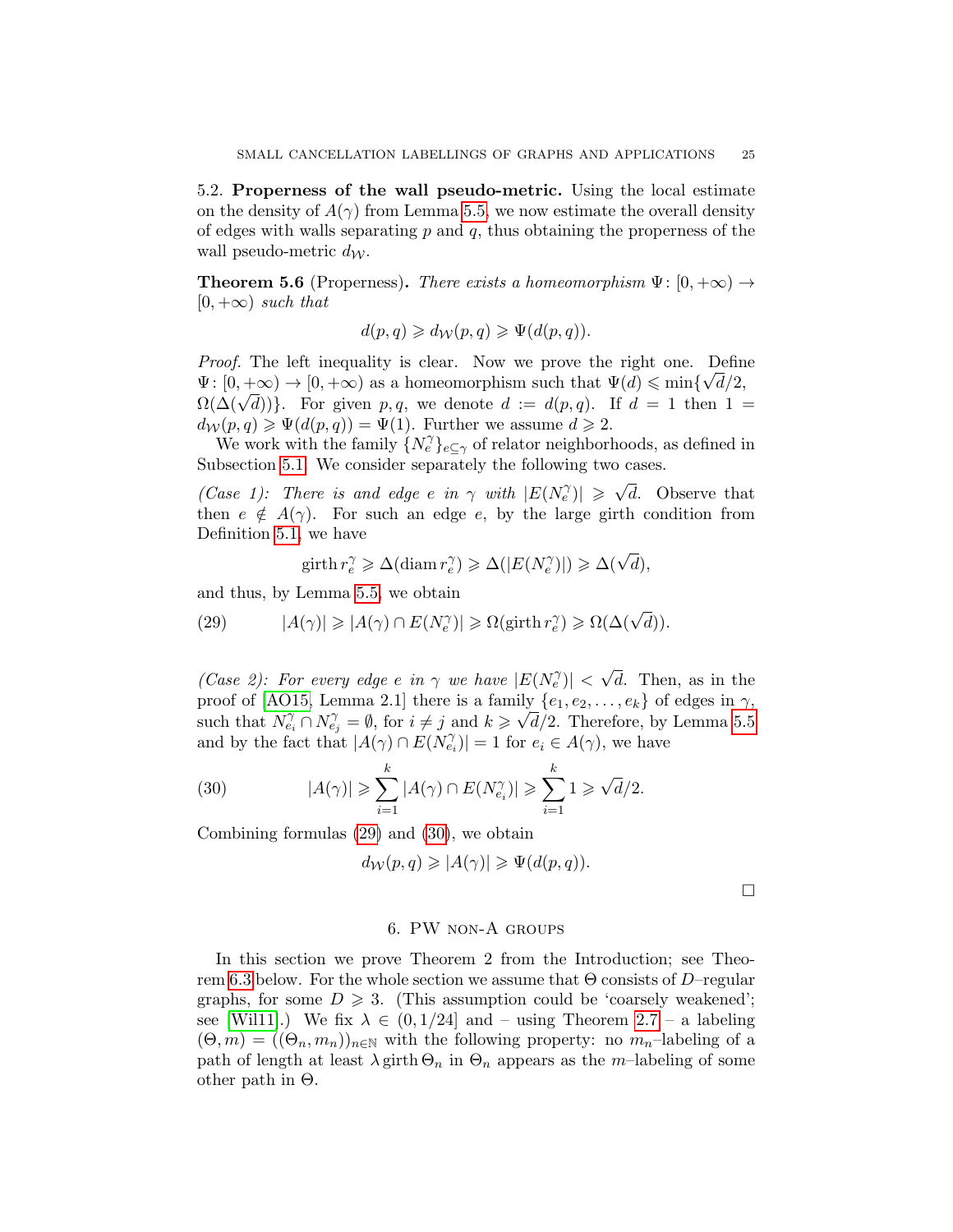First, in Subsection [6.1,](#page-25-0) we derive from  $(\Theta, m)$  an appropriate sequence of labeled graphs  $(\widehat{\Theta}, \widehat{m})$  – it consists of coverings of graphs  $(\Theta_n)$  with the induced labeling. Then, in Subsection [6.2,](#page-27-0) we use the sequence  $(\widehat{\Theta}, \widehat{m})$  to define a graphical small cancellation group G with the required properties.

<span id="page-25-0"></span>6.1. From  $(\Theta, m)$  to  $(\Theta, \widetilde{m})$  and  $(\widetilde{\Theta}, \widehat{m})$ . In this subsection, we define pieces in  $(\Theta, m)$  (and  $(\Theta, \widetilde{m}), (\widetilde{\Theta}, \widehat{m})$ ) and  $P(\Theta_n)$  (and  $P(\Theta), P(\widetilde{\Theta})$ ) in the following way, corresponding to definitions from Subsection [3.1](#page-15-2) and Section [5.](#page-19-0)

Let  $p_1: p \to \Theta$  be a path in  $\Theta$ , that is, a locally injective simplicial map from a graph  $p$  homeomorphic to a segment. The path  $p_1$  is a piece in  $(\Theta, m)$  if there exists a different path  $p_2 : p \to \Theta$  inducing the same labeling of p. In particular, every piece in  $(\Theta_n, m_n)$  has length smaller than  $\lambda$  girth  $\Theta_n$ . For a vertex  $v \in \Theta_n$ , by  $P_v(\Theta_n)$  we denote the number of edges of  $\Theta_n$  contained in (images of) all pieces containing v. Consequently,  $P(\Theta_n)$  denotes the maximal number among  $P_v(\Theta_n)$ , for vertices v of  $\Theta_n$ . Observe that for the graphical presentation  $\langle \Gamma | \Theta \rangle$  given by the labeling m the associated complex  $X$ , as defined in Subsection [3.1](#page-15-2) has the following property. The pieces in  $X$  (as defined in Subsection [3.1\)](#page-15-2) are exactly the compositions  $p \to r_i \xrightarrow{\varphi_i} X$  where  $p \to r_i$  is a piece in a copy  $r_i$  of some  $\Theta_n$ as defined above.

Labeled graphs  $(\Theta, \widetilde{m})$  and  $(\widetilde{\Theta}, \widehat{m})$  will be defined below as appropriate coverings of labeled graph  $(\Theta, m)$ , that is, graph coverings with labelings induced from m by the covering map. A path  $p_1: p \to \Theta$  (respectively,  $p_1: p \to \widehat{\Theta}$  is a piece in  $(\widetilde{\Theta}, \widetilde{m})$  (respectively,  $(\widehat{\Theta}, \widehat{m})$ ) if there is a different path  $p_2 : p \to \widetilde{\Theta}$  (respectively,  $p_2 : p \to \widehat{\Theta}$ ) inducing the same labeling of  $p$ , and such that the following holds. There is no  $n$  and a covering graph automorphism  $\alpha: \Theta_n \to \Theta_n$  (respectively,  $\alpha: \Theta_n \to \Theta_n$ ) that make the following diagrams commutative.



The numbers  $P(\widetilde{\Theta}_n)$  and  $P(\widehat{\Theta}_n)$  are defined correspondingly. Again, pieces in  $(\Theta, \tilde{m})$  and  $(\tilde{\Theta}, \hat{m})$  correspond to pieces in the complexes associated with the graphical presentations  $\langle \Gamma | \Theta \rangle$  and  $\langle \Gamma | \Theta \rangle$ .

In what follows the labeled graph covering  $(\Theta, \widetilde{m})$  will be chosen so that girth  $\Theta_n$  is large compared to  $P(\Theta_n)$ ; see Lemma [6.2.](#page-26-0) We assume that all the coverings  $\widetilde{\Theta}_n \to \Theta_n$ ,  $\widehat{\Theta}_n \to \widetilde{\Theta}_n$ , and  $\widehat{\Theta}_n \to \Theta_n$  are regular (in other words, normal), that is, the corresponding subgroups of fundamental groups are normal. This implies that the groups of covering graph automorphisms act transitively on fibers. Recall, that the  $\mathbb{Z}_2$ -homology cover  $\Sigma \to \Sigma$  is the cover corresponding to the characteristic subgroups of  $\pi_1(\Sigma)$  being the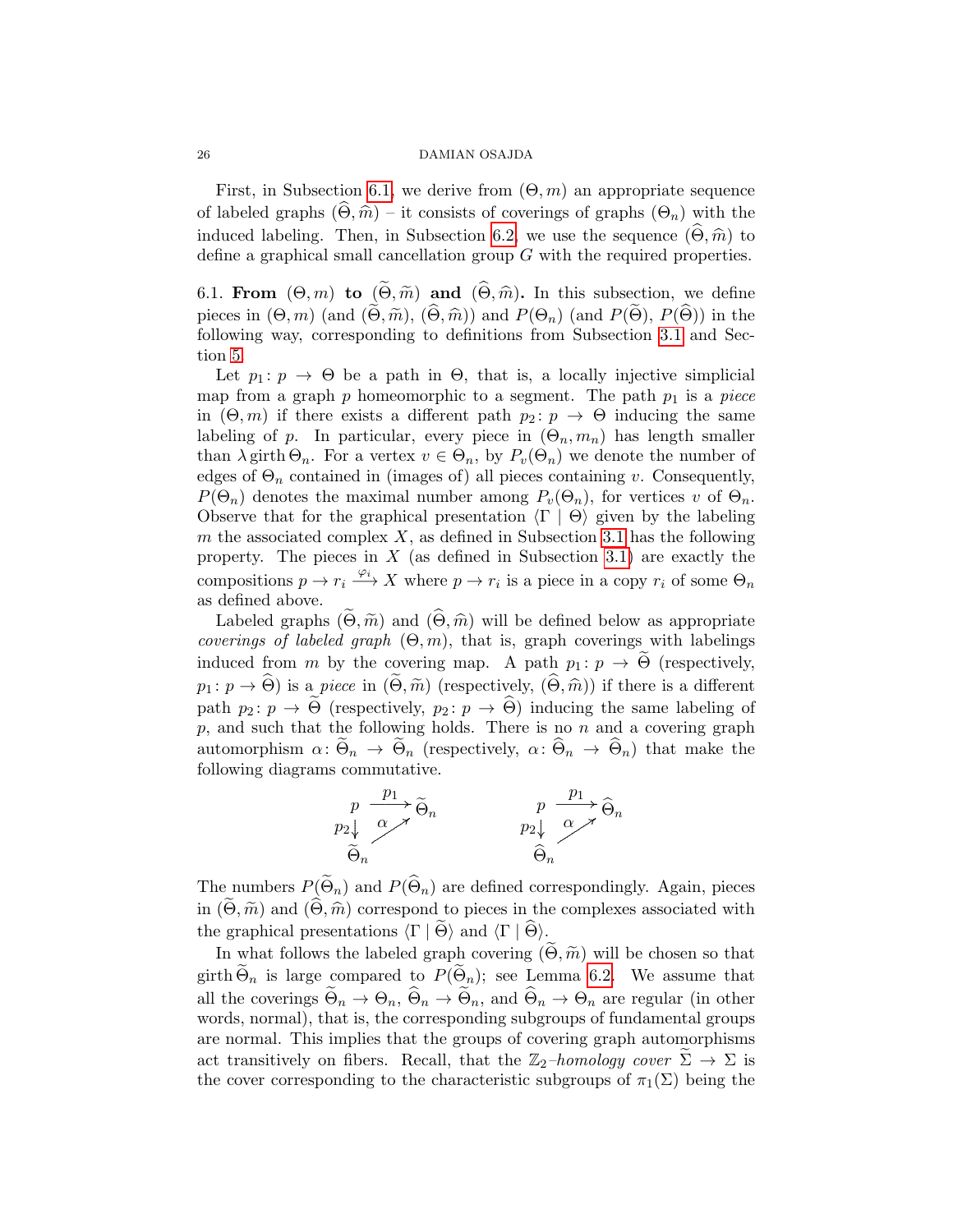kernel of the abelianization map  $\pi_1(\Sigma) \to H_1(\Sigma; \mathbb{Z}_2)$ . The covers  $\widehat{\Theta}_n \to \widetilde{\Theta}_n$ are  $\mathbb{Z}_2$ -homology covers, and the covers  $\widetilde{\Theta}_n \to \Theta_n$  may be (thought of as) iterated  $\mathbb{Z}_2$ -homology covers. Observe that then all the coverings  $\widetilde{\Theta}_n \to$  $\Theta_n$ ,  $\widehat{\Theta}_n \to \widetilde{\Theta}_n$ , and  $\widehat{\Theta}_n \to \Theta_n$  are regular. It is so because characteristic subgroups of normal groups are themselves normal.

<span id="page-26-1"></span>**Lemma 6.1.** Every piece in  $(\widetilde{\Theta}_n, \widetilde{m}_n)$  (respectively, in  $(\widehat{\Theta}_n, \widehat{m}_n)$ ) has length smaller than  $\lambda$  girth  $\Theta_n$ . Furthermore,  $P(\Theta_n) = P(\widetilde{\Theta}_n) = P(\widetilde{\Theta}_n)$ .

*Proof.* We treat the case of  $(\tilde{\Theta}_n, \tilde{m}_n)$  – the other case can be treated the same way. Suppose there is a piece  $p_1: p \to \Theta_n$  with p of length at least  $\lambda$  girth  $\Theta_n$ . Restricting the domain, we may assume that  $|p| < \text{girth } \Theta_n$ . Then, necessarily, there is a different path  $p_2 : p \to \Theta_n$  inducing the same labeling of p (otherwise we would get too long piece in  $(\Theta, m)$ ). Since the group of covering automorphisms acts transitively on fibers of  $\Theta_n \to \Theta_n$ , if there did not exist a covering automorphism  $\alpha: \Theta_n \to \Theta_n$  such that the diagram

$$
p \xrightarrow{\begin{array}{c} p \to \\ p_2 \downarrow \\ \widetilde{\Theta}_n \end{array}} \widetilde{\Theta}_n
$$

commutes, then the compositions of  $p_1, p_2$  with the covering map  $\Theta_n \to \Theta_n$ would result in different paths in  $\Theta_n$  inducing the same labeling of p. This would lead to contradiction. Hence such  $\alpha$  exists for every  $p_2$  and it follows that  $p_1$  is not a piece – contradiction.

The second statement follows from the fact that the union of (images of) all the pieces containing a given vertex  $v$  in  $\Theta_n$  is mapped isometrically onto the union of (images of) all the pieces containing the image of v in  $\Theta_n$ .  $\square$ 

For the Z<sub>2</sub>–homology cover  $\widehat{\Theta}_n \to \widetilde{\Theta}_n$ , as observed by Wise (see [\[Wis,](#page-30-4) Section 9 and [\[Wis12,](#page-30-5) Section 10.3]), every  $\widehat{\Theta}_n$  is equipped with a structure of graph with walls – a wall consists of edges in  $\widehat{\Theta}_n$  being preimages of a given edge in  $\widetilde{\Theta}_n$  (see also [\[AGS12,](#page-28-8) Section 3] and [\[Ost12,](#page-29-15) Lemma 6]). With this system of walls we obtain the following lemma, which will allow us to conclude that the  $C'(\lambda)$ -complex associated with the graphical presentation  $\langle \Gamma | \Theta \rangle$  satisfies the proper lacunary walling condition from Definition [5.1.](#page-20-1)

<span id="page-26-0"></span>**Lemma 6.2.** There exist coverings  $(\widetilde{\Theta}_n, \widetilde{m}_n) \rightarrow (\Theta_n, m_n)$  of appropriately large girth such that the following holds. There exist:  $\beta \in (0, 1/2]$ , and homeomorphisms  $\Phi, \Omega, \Delta: [0, +\infty) \to [0, +\infty)$  such that, for every  $n \in \mathbb{N}$ we have:

- (1) the degree of  $\widehat{\Theta}_n$  is bounded by D;
- (2) the length of each piece in  $\widehat{\Theta}_n$  is at most  $\lambda$  girth  $\widehat{\Theta}_n$ ;
- (3)  $\widehat{\Theta}_n$  satisfies the  $(\beta, \Phi)$ –separation property;
- (4)  $\Phi((\beta \lambda)$ girth  $\widehat{\Theta}_n) 4 P(\widehat{\Theta}_n) \ge \Omega(\text{girth } \widehat{\Theta}_n);$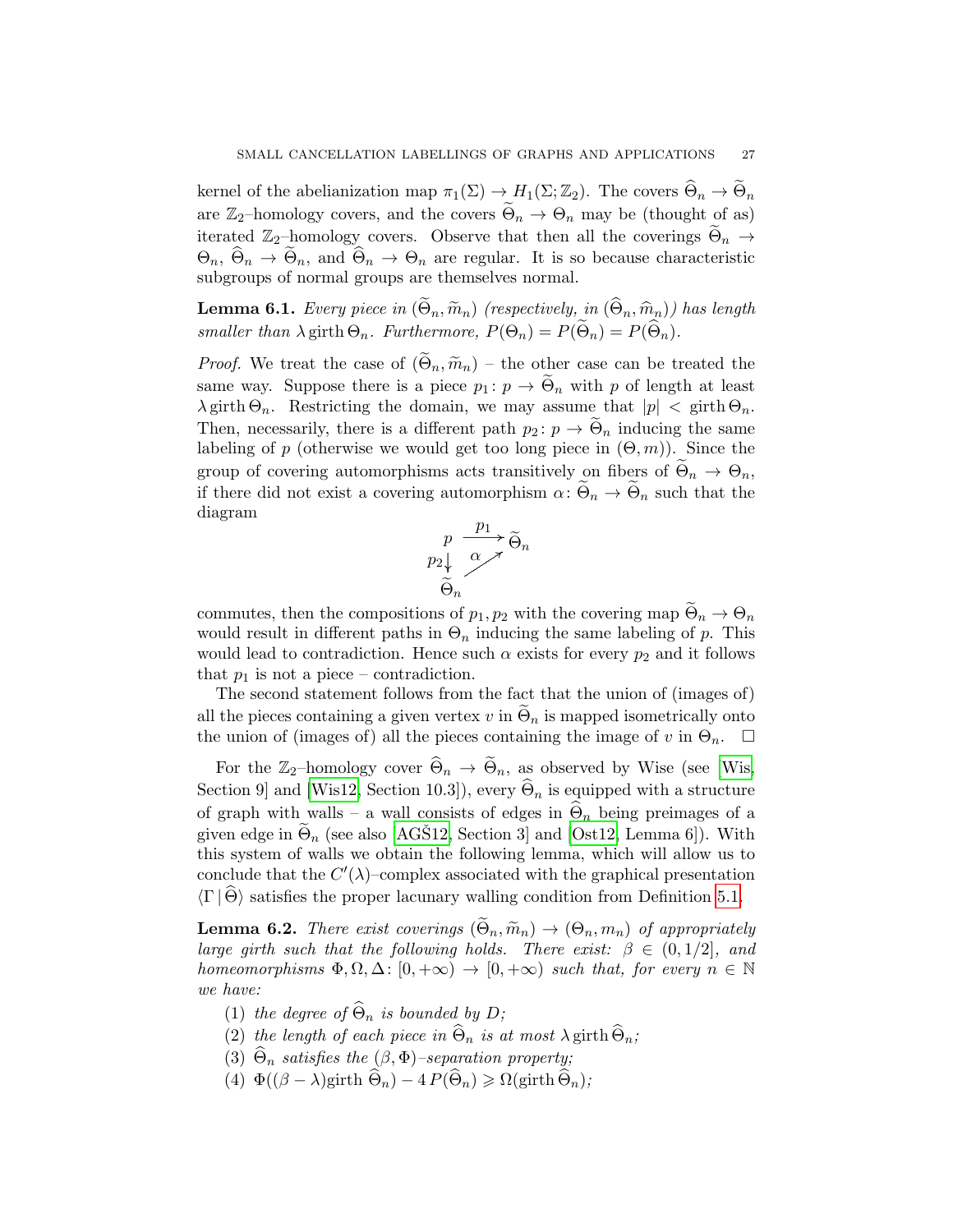(5) girth  $\widehat{\Theta}_n \geq \Delta(\text{diam}\,\widehat{\Theta}_n)$ .

*Proof.* (1) is immediate. (2) follows from Lemma [6.1.](#page-26-1) The existence of  $\Delta$ satisfying (5) follows from the fact that girth  $\widehat{\Theta}_n \to \infty$  as  $n \to \infty$ .

For (3), the β-condition from Definition [4.1](#page-18-1) holds with  $\beta = 1/2$ , by [\[AO14,](#page-28-4) Lemma 7.1]. Now, we show how to choose  $\Phi: [0, +\infty) \to [0, +\infty)$ such that the  $\Phi$ -condition holds. First, we choose inductively the coverings  $(\Theta_n, \widetilde{m}_n) \to (\Theta_n, m_n)$  so that the following condition  $(*)$  is satisfied, for every n:

$$
(\text{girth }\widetilde{\Theta}_n)/3 - 4 P(\widehat{\Theta}_n) > (\text{girth }\widetilde{\Theta}_n)/4, \text{ and}
$$
  

$$
(*) \quad \text{there does not exist a geodesic of length at least } (\text{girth }\widetilde{\Theta}_n)/3
$$

$$
\text{in }\widehat{\Theta}_j, \text{ for } j < n.
$$

Such a choice is obviously possible because geodesics are simple paths, the graphs  $\Theta_j$  are finite, and  $P(\Theta_n) = P(\Theta_n) = P(\Theta_n)$ , by Lemma [6.1.](#page-26-1) Now, for a given number  $N \in \mathbb{N}$ , we define a number  $\widetilde{\Phi}(N)$  as follows:  $\widetilde{\Phi}(0) = 0$ , and for  $N > 0$  we find a maximal n such that  $N \geq (\text{girth } \Theta_n)/3$ , and we set  $\widetilde{\Phi}(N) := \min\{N, \text{girth } \Theta_n\}.$  Consider a geodesic  $\gamma$  of length N in some  $\widehat{\Theta}_j$ . By the condition (\*), we have  $j \geq n$ , for n as above. Let  $\tilde{\gamma}$  be the image of  $\gamma$  by the projection  $\widehat{\Theta}_j \to \widetilde{\Theta}_j$ . Then  $\widetilde{\gamma}$  is an *admissible path* in  $\widetilde{\Theta}_j$  in the sense of [\[AGS12,](#page-28-8) Definition 3.5], and the edge-length of  $\tilde{\gamma}$  is N as well [\[AGS12,](#page-28-8) Lemma 3.6 and Proposition 3.8]. Since  $\gamma$  is a geodesic, the path  $\tilde{\gamma}$  has no backtracks [\[AGS12,](#page-28-8) Remark 3.9]. Hence, if  $\tilde{\gamma}$  does not contain any loop, then every edge in  $\tilde{\gamma}$  is traversed only once, and consequently, the number of edges in  $\gamma$  whose walls have exactly one edge in common with  $\gamma$ is N. If  $\tilde{\gamma}$  contains a loop then, necessarily, the length of this loop is at least girth  $\Theta_n$ . By [\[AGS12,](#page-28-8) Lemma 3.12], every edge on the loop is traversed exactly once, so the number of edges in  $\gamma$  whose walls have exactly one edge in common with  $\gamma$  is at least girth  $\Theta_n$ . Combining the two cases, we get that the number of edges in  $\gamma$  whose walls have exactly one edge in common with  $\gamma$  is at least  $\Phi(N)$ . Therefore, there exists a homeomorphism  $\Phi: [0, +\infty) \to [0, +\infty)$  satisfying  $\Phi(x) \ge \Phi(x)$ , for all  $x \in [0, +\infty)$ , and ensuring the  $\Phi$ -condition. Observe that, additionally,  $\Phi$  can be chosen so that  $\Phi((\text{girth }\Theta_n)/3) \geqslant (\text{girth }\Theta_n)/3$ , for all n.

Since  $\beta = 1/2$  and  $\lambda \leq 1/24$ , by the choice of  $\Phi$ , we have

$$
\Phi((\beta - \lambda)\text{girth }\widehat{\Theta}_n) > \Phi((\text{girth }\widetilde{\Theta}_n)/3) \geq (\text{girth }\widetilde{\Theta}_n)/3.
$$

Hence, by the condition  $(*)$ , there exists  $\Omega$  as in (4).

<span id="page-27-0"></span>6.2. The group. Now we construct a coarsely non-amenable group acting properly on a CAT(0) cubical complex announced in Theorem 2. The group is defined by a graphical small cancellation presentation over the sequence Θ; see Section [3](#page-15-0) for notations. Again, Γ is a bouquet of loops, and the local <sup>b</sup>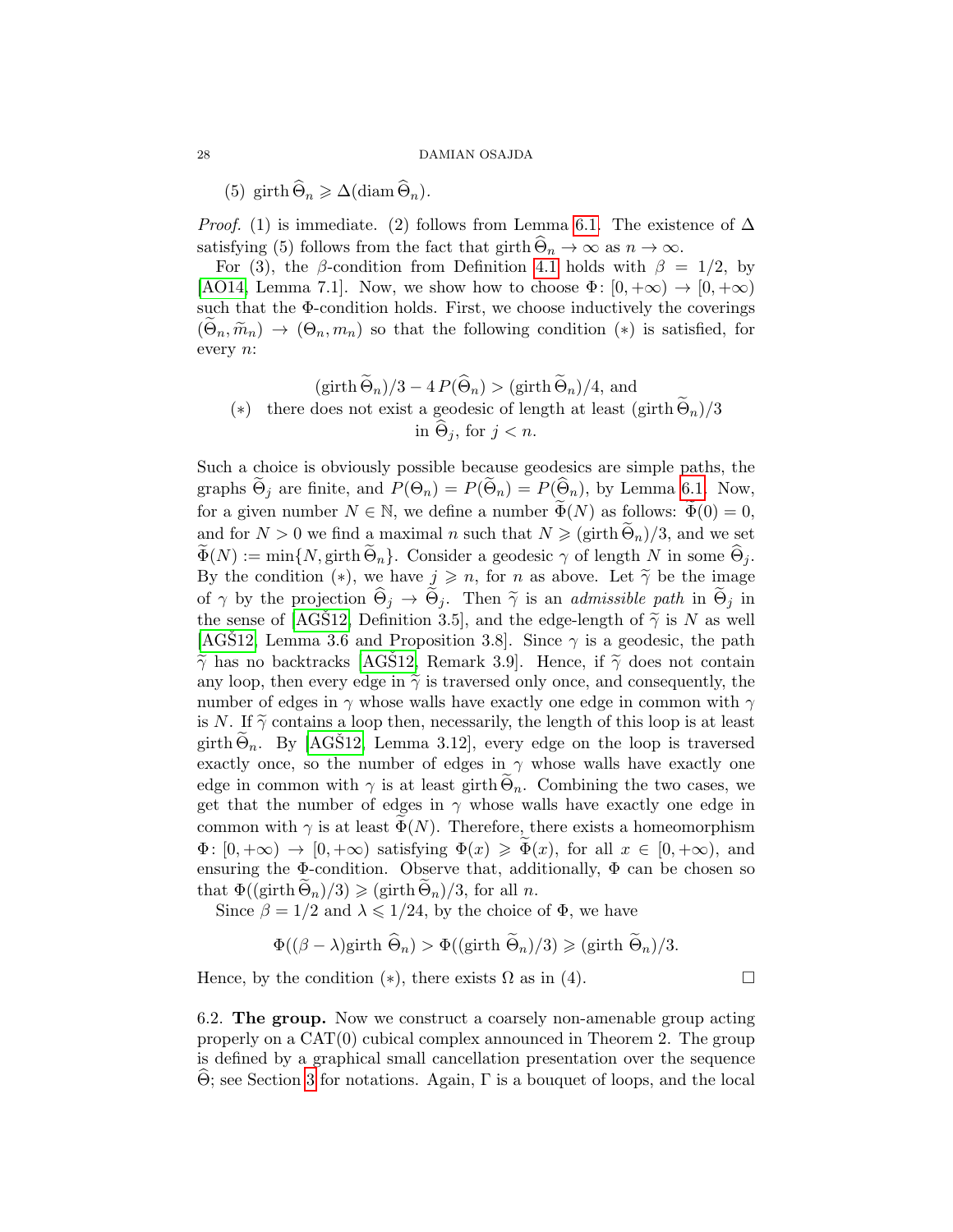isometries  $\varphi_n : \Theta_n \to \Gamma$  are defined by the labellings  $\hat{m}_n$ . We use  $(\Theta, \hat{m})$ from Lemma [6.2,](#page-26-0) that is, satisfying the conditions (1)-(5) there.

<span id="page-28-5"></span>**Theorem 6.3** (PW non-A group). Let G be the group defined by the graphical presentation  $\langle \Gamma | \Theta \rangle$ , where the local isometries  $\Theta_n \to \Gamma$  are defined by labellings  $\widehat{m}_n$ . Then G acts properly on a CAT(0) cubical complex and G does not have property A.

*Proof.* Let X be the complex associated to the graphical presentation  $\langle \Gamma | \Theta \rangle$ , as defined in Subsection [3.1.](#page-15-2) By Lemma [6.2\(](#page-26-0)2), X is a  $C'(\lambda)$ -complex, where relators  $(r_i)$  are copies of graphs  $(\Theta_n)$ .

Therefore, by Lemma [3.1,](#page-16-0) the graphs  $\widehat{\Theta}_n$  embed isometrically into the Cayley graph  $X^{(1)}$  of G. Since  $\widehat{\Theta}_n$  are regular of degree  $D \geq 3$  and with girths tending to infinity, by a result of Willett [\[Wil11\]](#page-30-2), the graph  $X^{(1)}$  and, consequently, G have no property A.

To show that G acts properly on a  $CAT(0)$  cubical complex it is enough [\[Nic04,](#page-29-13) [CN05\]](#page-28-6) to show that G acts properly (with respect to the wall pseudometric) on a space with walls. Clearly G acts properly on  $X^{(0)}$  and thus it remains to show that X satisfies the proper lacunary walling condition to conclude, from Theorem [5.6,](#page-24-0) that G acts properly on  $(X^{(0)}, W)$ . The proper lacunary walling condition follows from Lemma [6.2:](#page-26-0) separation follows from (3), lacunarity from (4), and the large girth condition follows from (5).  $\Box$ 

#### **REFERENCES**

- <span id="page-28-3"></span><span id="page-28-2"></span><span id="page-28-1"></span>[AGHR02] N. Alon, J. Grytczuk, M. Hałuszczak, and O. Riordan, Nonrepetitive colorings of graphs, Random Structures Algorithms 21 (2002), no. 3-4, 336–346. Random structures and algorithms (Poznań, 2001).
	- [AS00] N. Alon and J. H. Spencer, The probabilistic method, 2nd ed., Wiley-Interscience Series in Discrete Mathematics and Optimization, Wiley-Interscience [John Wiley & Sons], New York, 2000. With an appendix on the life and work of Paul Erdős.
	- [AD02] C. Anantharaman-Delaroche, Amenability and exactness for dynamical sys $tems$  and their  $C^*$ -algebras, Trans. Amer. Math. Soc. 354 (2002), no. 10, 4153–4178 (electronic).
	- [AD08] G. Arzhantseva and T. Delzant, Examples of random groups (2008), preprint, available at [http://www.mat.univie.ac.at/~arjantseva/publicationsGA.](http://www.mat.univie.ac.at/~arjantseva/publicationsGA.html) [html](http://www.mat.univie.ac.at/~arjantseva/publicationsGA.html).
	- [AGS12] G. Arzhantseva, E. Guentner, and J. Spakula, *Coarse non-amenability and* coarse embeddings, Geom. Funct. Anal.  $22$  (2012), no. 1, 22–36.
	- [AO15] G. Arzhantseva and D. Osajda, Infinitely presented small cancellation groups have the Haagerup property, J. Topol. Anal.  $7$  (2015), no. 3, 389–406.
	- [AO14]  $\qquad \qquad$ , Graphical small cancellation groups with the Haagerup property (2014), preprint, available at <arXiv:1404.6807v1>.
- <span id="page-28-10"></span><span id="page-28-9"></span><span id="page-28-8"></span><span id="page-28-7"></span><span id="page-28-6"></span><span id="page-28-4"></span><span id="page-28-0"></span>[BGW16] P. Baum, E. Guentner, and R. Willett, Expanders, exact crossed products, and the Baum-Connes conjecture, Annals of K-Theory 1 (2016), no. 2, 155–208.
	- [CN05] I. Chatterji and G. Niblo, From wall spaces to CAT(0) cube complexes, Internat. J. Algebra Comput. 15 (2005), no. 5-6, 875–885.
	- [Cor13] Y. Cornulier, Group actions with commensurated subsets, wallings and cubings (2013), preprint, available at [arXiv:1302.5982]( arXiv:1302.5982 ).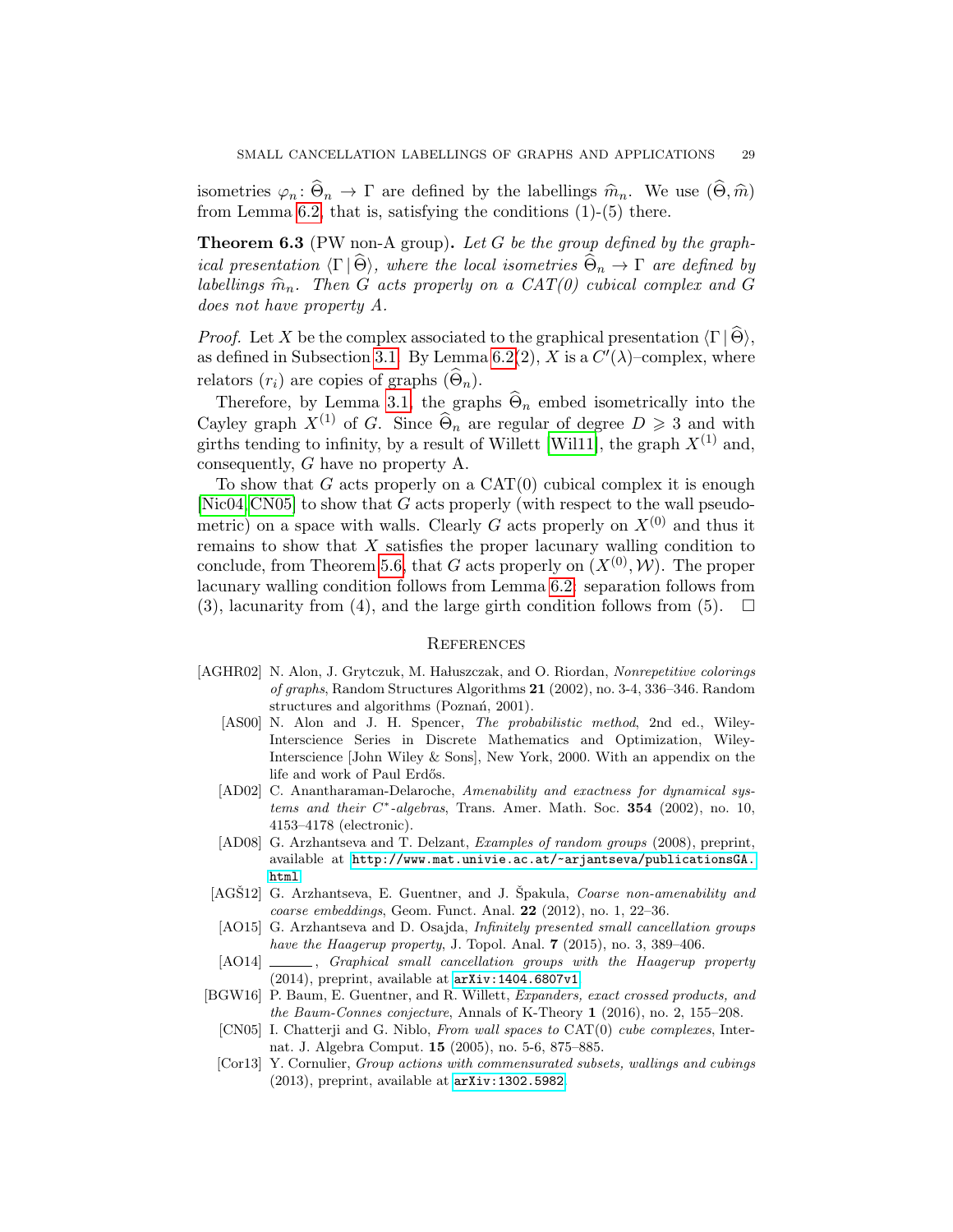- <span id="page-29-1"></span>[Cou14] R. Coulon, On the geometry of Burnside quotients of torsion free hyperbolic groups, Internat. J. Algebra Comput. 24 (2014), no. 3, 251–345.
- <span id="page-29-0"></span>[Gro03] M. Gromov, Random walk in random groups, Geom. Funct. Anal. 13 (2003), no. 1, 73–146.
- <span id="page-29-22"></span>[Gru15] D. Gruber, *Groups with graphical*  $C(6)$  and  $C(7)$  small cancellation presentations, Trans. Amer. Math. Soc. **367** (2015), no. 3, 2051–2078.
- <span id="page-29-9"></span>[HG04] N. Higson and E. Guentner, Group C<sup>\*</sup>-algebras and K-theory, Noncommutative geometry, Lecture Notes in Math., vol. 1831, Springer, Berlin, 2004, pp. 137–251.
- <span id="page-29-6"></span>[GK02] E. Guentner and J. Kaminker, Exactness and the Novikov conjecture, Topology 41 (2002), no. 2, 411–418.
- <span id="page-29-10"></span>[GK04]  $\qquad \qquad$ , Geometric and analytic properties of groups, Noncommutative geometry, Lecture Notes in Math., vol. 1831, Springer, Berlin, 2004, pp. 253–262.
- <span id="page-29-12"></span>[HP98] F. Haglund and F. Paulin, Simplicité de groupes d'automorphismes d'espaces à courbure négative, The Epstein birthday schrift, Geom. Topol. Monogr., vol. 1, Geom. Topol. Publ., Coventry, 1998, pp. 181–248.
- <span id="page-29-16"></span>[HK01] N. Higson and G. Kasparov, E-theory and KK-theory for groups which act properly and isometrically on Hilbert space, Invent. Math. 144 (2001), no. 1, 23–74.
- <span id="page-29-17"></span>[HLS02] N. Higson, V. Lafforgue, and G. Skandalis, Counterexamples to the Baum-Connes conjecture, Geom. Funct. Anal. 12 (2002), no. 2, 330–354.
- <span id="page-29-5"></span>[HR00] N. Higson and J. Roe, Amenable group actions and the Novikov conjecture, J. Reine Angew. Math. 519 (2000), 143–153.
- <span id="page-29-20"></span>[LS77] R. C. Lyndon and P. E. Schupp, Combinatorial group theory, Springer-Verlag, Berlin-New York, 1977. Ergebnisse der Mathematik und ihrer Grenzgebiete, Band 89.
- <span id="page-29-23"></span>[Mat97] J. Matoušek, On embedding expanders into  $l_p$  spaces, Israel J. Math. 102 (1997), 189–197.
- <span id="page-29-11"></span>[NSW08] G. Niblo, M. Sageev, and D. T. Wise, Questions on CAT(0) cube complexes (2008), preprint, available at [https://docs.google.com/file/d/](https://docs.google.com/file/d/0B-tup63120-GZTlBS2xwdG5TTmM/edit) [0B-tup63120-GZTlBS2xwdG5TTmM/edit](https://docs.google.com/file/d/0B-tup63120-GZTlBS2xwdG5TTmM/edit).
- <span id="page-29-13"></span>[Nic04] B. Nica, Cubulating spaces with walls, Algebr. Geom. Topol. 4 (2004), 297–309 (electronic).
- <span id="page-29-14"></span>[Now07] P. W. Nowak, Coarsely embeddable metric spaces without Property A, J. Funct. Anal. 252 (2007), no. 1, 126–136.
- <span id="page-29-4"></span>[NY12] P. W. Nowak and G. Yu, Large scale geometry, EMS Textbooks in Mathematics, European Mathematical Society (EMS), Zürich, 2012.
- <span id="page-29-3"></span>[Oll06] Y. Ollivier, On a small cancellation theorem of Gromov, Bull. Belg. Math. Soc. Simon Stevin 13 (2006), no. 1, 75–89.
- <span id="page-29-19"></span>[OW07] Y. Ollivier and D. T. Wise, Kazhdan groups with infinite outer automorphism group, Trans. Amer. Math. Soc. 359 (2007), no. 5, 1959–1976.
- <span id="page-29-15"></span>[Ost12] M. I. Ostrovskii, *Low-distortion embeddings of graphs with large girth*, J. Funct. Anal. 262 (2012), no. 8, 3548–3555.
- <span id="page-29-2"></span>[Ost13] \_\_\_\_, Metric embeddings, De Gruyter Studies in Mathematics, vol. 49, De Gruyter, Berlin, 2013. Bilipschitz and coarse embeddings into Banach spaces.
- <span id="page-29-7"></span>[Oza00] N. Ozawa, Amenable actions and exactness for discrete groups, C. R. Acad. Sci. Paris Sér. I Math. 330 (2000), no. 8, 691-695.
- <span id="page-29-21"></span>[RS87] E. Rips and Y. Segev, Torsion-free group without unique product property, J. Algebra 108 (1987), no. 1, 116–126.
- <span id="page-29-8"></span>[Roe03] J. Roe, Lectures on coarse geometry, University Lecture Series, vol. 31, American Mathematical Society, Providence, RI, 2003.
- <span id="page-29-18"></span>[Sap14] M. Sapir, A Higman embedding preserving asphericity, J. Amer. Math. Soc. 27 (2014), no. 1, 1–42.